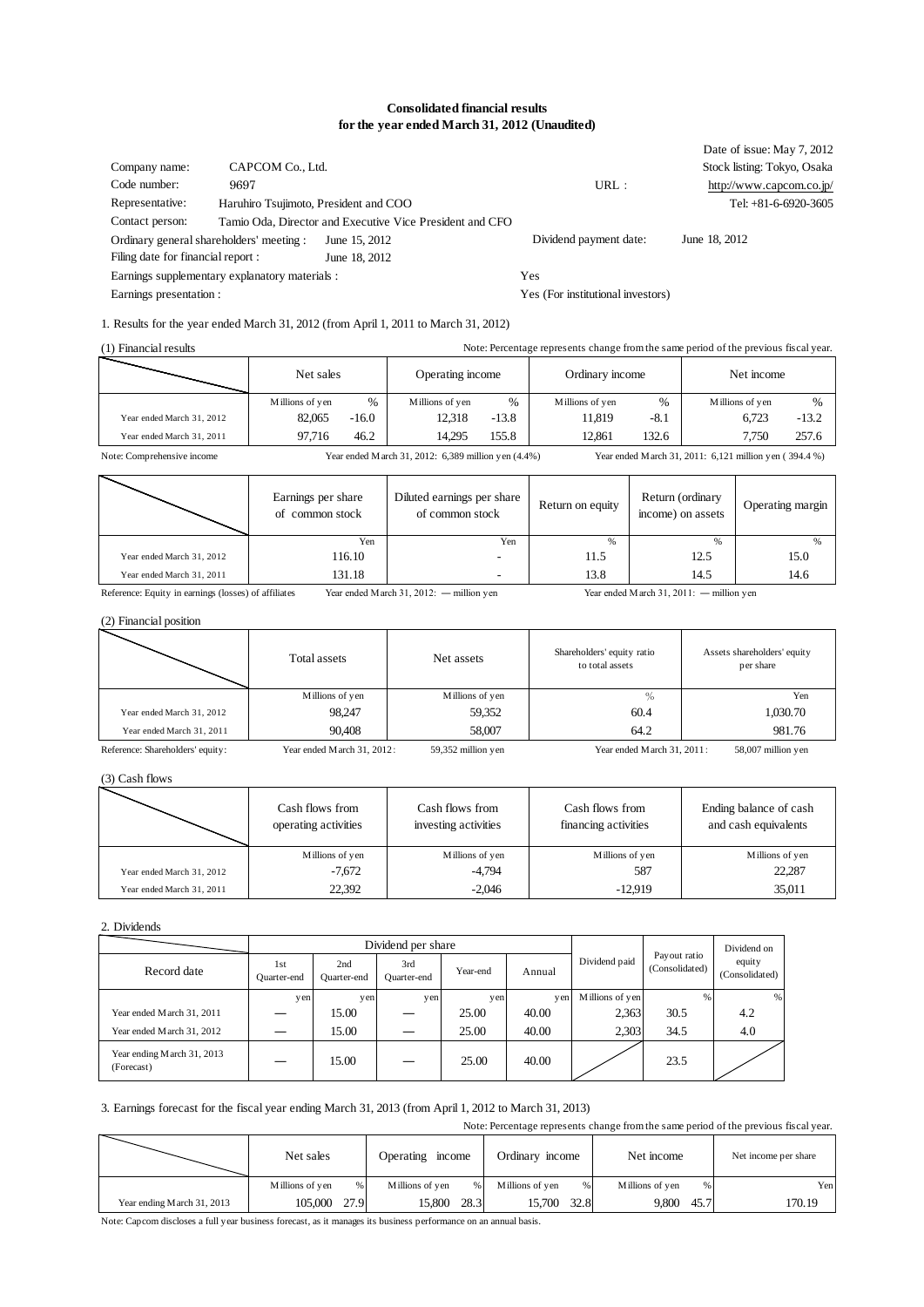| 4. Others                                                                                                           |            |                            |                |  |
|---------------------------------------------------------------------------------------------------------------------|------------|----------------------------|----------------|--|
| (1) Changes in significant consolidated subsidiaries during the period:                                             |            |                            | No             |  |
| (Changes in specified subsidiaries due to changes in the scope of consolidation)                                    |            |                            |                |  |
| (2) Changes in accounting principles, accounting estimates and retrospective restatement for consolidated financial |            |                            |                |  |
| statements                                                                                                          |            |                            |                |  |
| Changes resulting from amendment of the accounting standard:                                                        |            |                            | No             |  |
| $\oslash$ Changes other than $\oslash$ :                                                                            |            |                            | No.            |  |
| 3 Changes in accounting estimates:                                                                                  |            |                            | N <sub>o</sub> |  |
| (4) Retrospective restatement:                                                                                      |            |                            | No.            |  |
| (3) Number of shares outstanding (Common stock):                                                                    |            |                            |                |  |
| Number of shares outstanding (including treasury stock)                                                             |            |                            |                |  |
| Year ended March 31, 2012:                                                                                          | 67,723,244 | Year ended March 31, 2011: | 67.723.244     |  |
| Number of treasury stock<br>(2)                                                                                     |            |                            |                |  |
| Year ended March 31, 2012:                                                                                          | 10,138,856 | Year ended March 31, 2011: | 8,637,817      |  |
| (3)<br>Average number of shares outstanding                                                                         |            |                            |                |  |
| Year ended March 31, 2012:                                                                                          | 57,913,902 | Year ended March 31, 2011: | 59,086,160     |  |

(Explanation about the appropriate usage of business prospects and other special notes)

・The above-mentioned business forecasts were based on the information available as of the date of the release of this report.

・Future events may cause the actual results to be significantly different from the forecasts.

・Please refer to [Qualitative information and consolidated financial statements] on page 2 for more details.

・Capcom is scheduled to hold an earnings presentation for institutional investors on May 11. Its footage and its voice sound are going to be posted along with the presentation materials on the Capcom's web page soon after it is closed.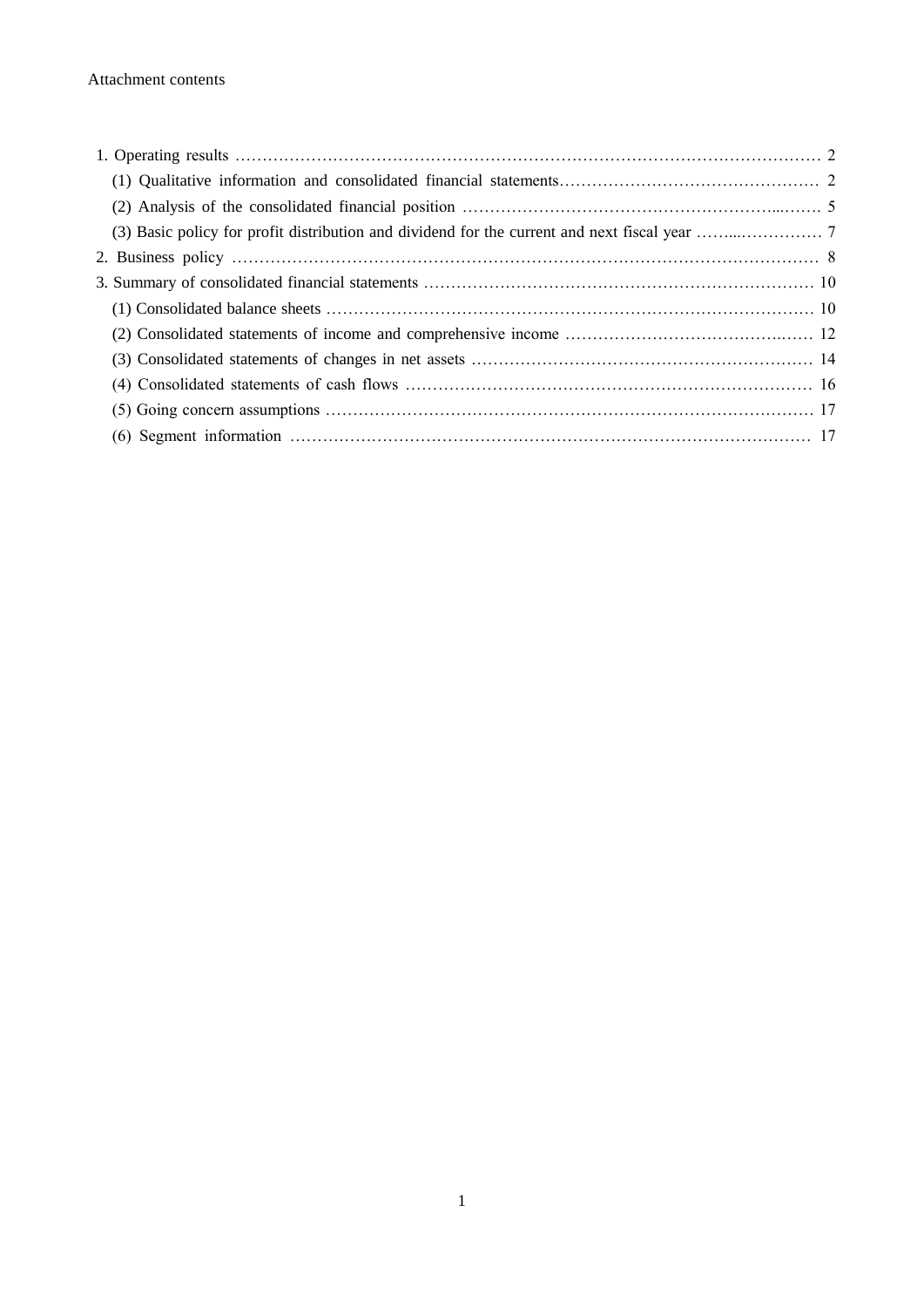### 1.Operating results

(1) Qualitative information and consolidated financial statements

Operating results of the fiscal year ended March 31, 2012

During the fiscal year ended March 31, 2012, the Japanese economy, despite showing signs of recovery on the heels of a depreciating yen and a rise in stock prices toward the fiscal year-end, could not dispel the uncertainty towards the future, as the export environment continued to deteriorate from the sharp rise in the value of the yen and a temporary lull prevailed over the economy due to falling stock prices, in addition to the concerns over power shortages and the European debt crisis.

The video game industry enjoyed a lively year-end holiday shopping season as the market showed increased activity, owing to the release of popular software in addition to the launch of new mobile game consoles and the price reduction of some hardware.

Meanwhile, the trend of structural change washed over the video game industry, as new types of platforms gained momentum in conjunction with the rapid growth of affordable and easily accessible social games attributable to the rise of mobile phones and "smartphones (high-function mobile phones)".

Under these circumstances, Capcom integrated the development departments for home video games, PCs and mobile phones in order to promote efficient and agile game development in the Consumer Online Games and Mobile Contents, which comprised our core business segments. At the same time, we endeavored to enhance our online business by making a head start on the development and distribution of social games as a new source of revenue.

Moreover, we made efforts to further cultivate existing customers and to gain new users through various events and nationwide sales promotion campaigns including "BASARA Festival 2011 – the Summer Campaign" and "Monster Hunter Festa "11". Additionally, Capcom pushed forward with collaboration based on major contents, such movies as "Sengoku BASARA the Movie – The Last Party" and "Phoenix Wright: Ace Attorney" , as well as the launch of beverages based on popular characters, in order to leverage highly popular software to achieve increased visibility, expand fan base and other synergistic effects.

Furthermore, we endeavored to operate our business in line with changes in the market environment, taking in a social game company, which had been an affiliate of our U.S. subsidiary, as our direct subsidiary, in order to achieve group agility, as well as focusing our business resources on boosting the Mobile Contents business.

In terms of revenue, net sales decreased to 82,065 million yen (down 16.0% from the previous year), due in part to a decrease in sales in reaction to the surge during same term previous year caused by the mass release of major consumer online game titles as well as the delay in the release of major titles which had been scheduled for the current fiscal year. As for profits, operating income decreased to 12,318 million yen (down 13.8% from the previous year), ordinary income decreased to 11,819 million yen (down 8.1% from the previous year) and net income was 6,723 million yen (down 13.2% from the previous year).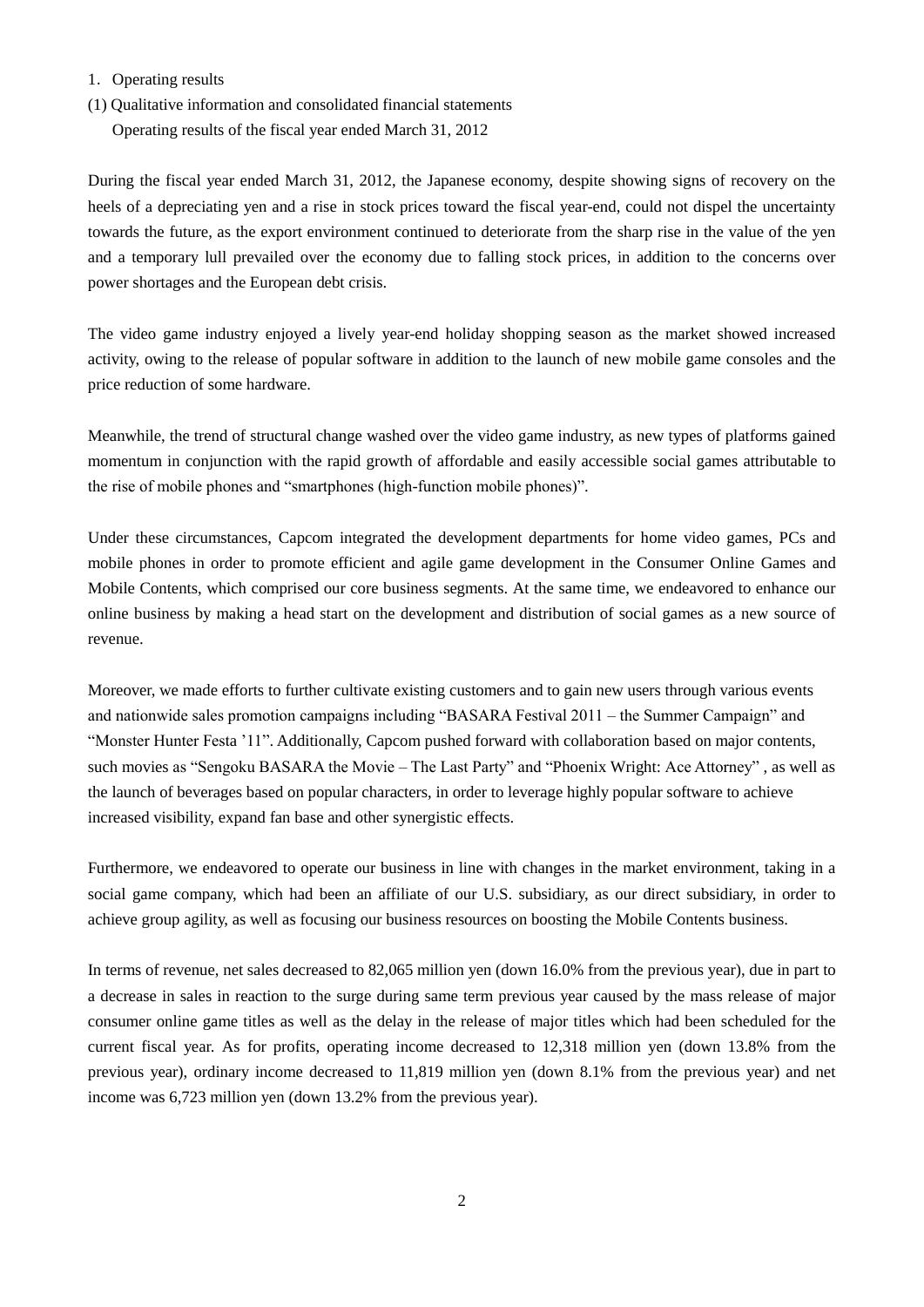Capcom, which has always been focused on its IR activities, has been recognized for its efforts, as its Annual Report 2011 was awarded the "Award for Excellence" at the Nikkei Annual Report Awards sponsored by Nikkei Inc.

Status of each operational department

# ① Consumer Online Games

In this business segment, in addition to "Monster Hunter 3 (Tri) G", a feature title for Nintendo 3DS selling over 1.6 million copies, "Resident Evil: Operation Raccoon City" (for PlayStation 3 and Xbox 360), other flagship title released at the end of the fiscal year, also performed steadily, while sales of "Street Fighter X Tekken" (for PlayStation 3 and Xbox 360) lagged.

Nevertheless, as all three titles sold over a million units, they were able to achieve the distinction of million sellers.

Additionally, Capcom released an array of elaborate titles including "Asura"s Wrath" (for PlayStation 3 and Xbox 360), "Resident Evil: Revelations" (for Nintendo 3DS) and "Ultimate Marvel vs. Capcom 3" (for PlayStation 3, Xbox 360 and PlayStation Vita) as well as a number of distribution titles, as part of its multilateral product development..

Moreover, the online exclusive "Monster Hunter Frontier Online" series (for PC and Xbox 360) showed steady growth supported by its stable popularity.

The resulting net sales were 53,501 million yen (down 23.9% from the previous year) and operating income was 10,502 million yen (down 16.0% from the previous year), due in part to the reaction to the release of multiple major titles in the previous year and to the delayed release of the major software, "Dragon's Dogma" (for PlayStation 3 and Xbox 360).

# ② Mobile Contents

The Mobile Contents business displayed its underlying strength, through the strong performance of "Snoopy"s Street Fair" in Japan and Asia and the steady increase in membership for "Monhan Tankenki Maboroshi no Shima" which was released to GREE as a part of the "Monster Hunter" series and for "Minna to Monhan Card Master" which was distributed through Mobage, resulting in memberships of over one million for each game.

Additionally, "Smurfs' Village", distributed jointly with Facebook, the world's largest SNS, continued to enjoy success, and Capcom"s strategic brand "Beeline" titles recorded domestic and overseas downloads totaling more than 56 million, both of which contributed greatly to improving our earning capacity.

The resulting net sales were 6,308 million yen (up 56.6% from the previous year) and the operating income was 2,385 million yen (up 74.6% from the previous year).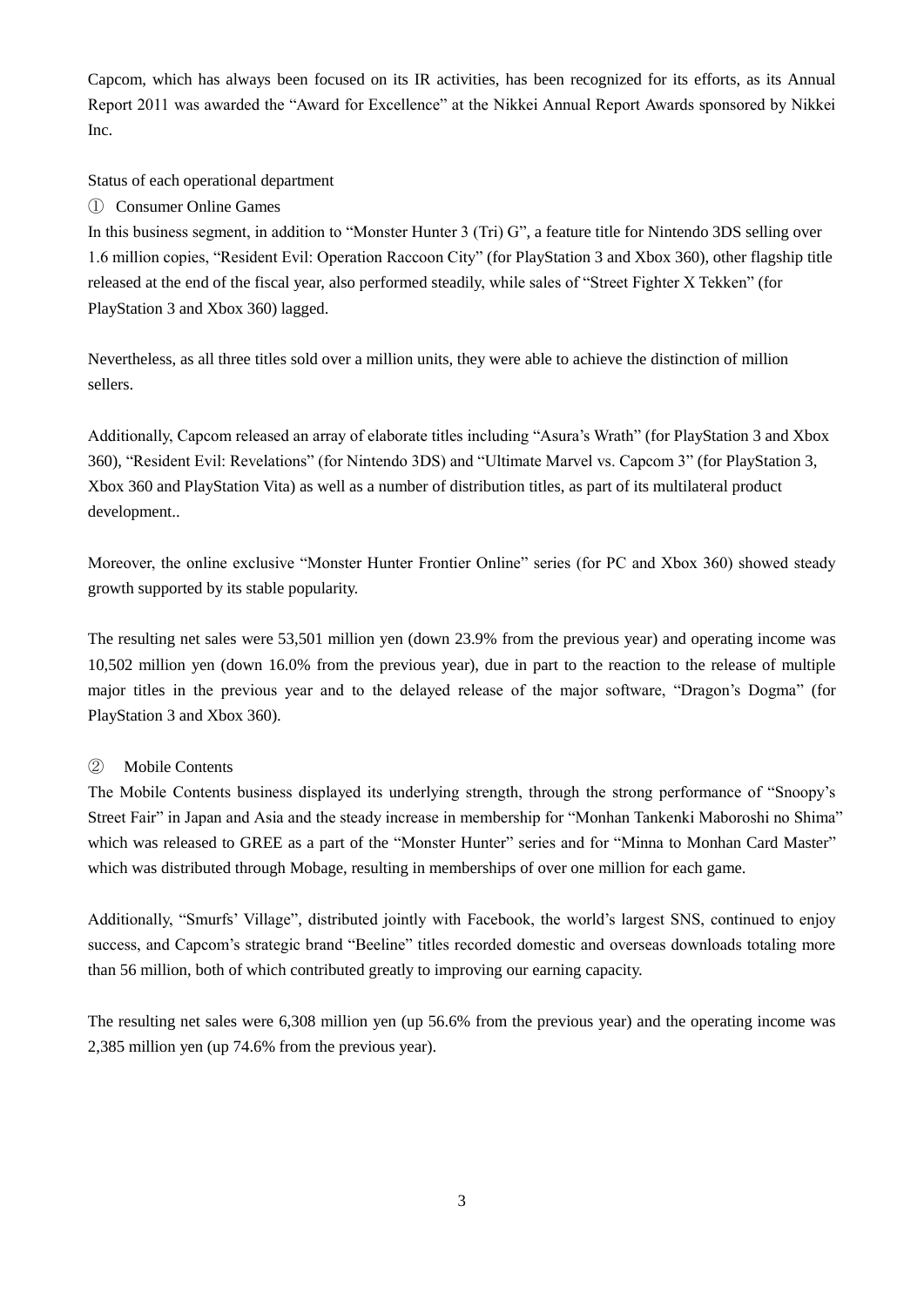#### ③ Arcade Operations

Although we saw a slowdown in customer traffic due to the effects of the mood of voluntary restraint in the wake of the Great East Japan Earthquake, which occurred last March, and diversification in entertainment preferences and spending patterns of the public; arcades have been regaining ground as they are re-evaluated as readily accessible entertainment that is "inexpensive, nearby and short-duration" and supported by budget minded consumer.

Under these circumstances Capcom promoted customer-oriented community-based arcades through various efforts including the cultivation of new customers by offering special discount days, as well as implementing various revitalization measures, such as renovation of arcades.

In spite of a slowdown in customer traffic and intensification of competition with other game consoles including smartphones, with which there is an overlap of the customer base, sales per customer increased as a result of these measures, along with the contribution mainly of proprietary coin-operated games. In the absence of closing or opening of arcades during the current period, the total number of arcades remained the same as the end of the previous fiscal period at 37.

The resulting net sales were 11,729 million yen (up 0.9% from the previous year) and the operating income was 1,787 million yen (up 58.0% from the previous year).

### ④ Amusement Equipments

With regards to arcade games, coin-operated games, "Monster Hunter: Medal Hunting" and "Monhan Nikki Sugoroku Airu Mura" were released.

As for the Pachislo machines, "Street Fighter IV" showed steady performance, while we also engaged in contracted developments.

The resulting net sales were 7,663 million yen (down 3.0% from the previous year) and the operating income was 890 million yen (down 66.2% from the previous year).

# ⑤ Other Businesses

The net sales from Other Businesses, mainly character-related licensing royalties, were 2,862 million yen (down 26.5% from the previous year) and the operating income was 877 million yen (down 20.1% from the previous year).

#### Prospects for the next fiscal year

As for future prospects, the industry expects the home video game market, which had been contracting for some time, to get back on a recovery trends, following the launch of the new console "Wii U" scheduled for this year and the release of major titles, in addition to the succession of new mobile game consoles launched in the previous year.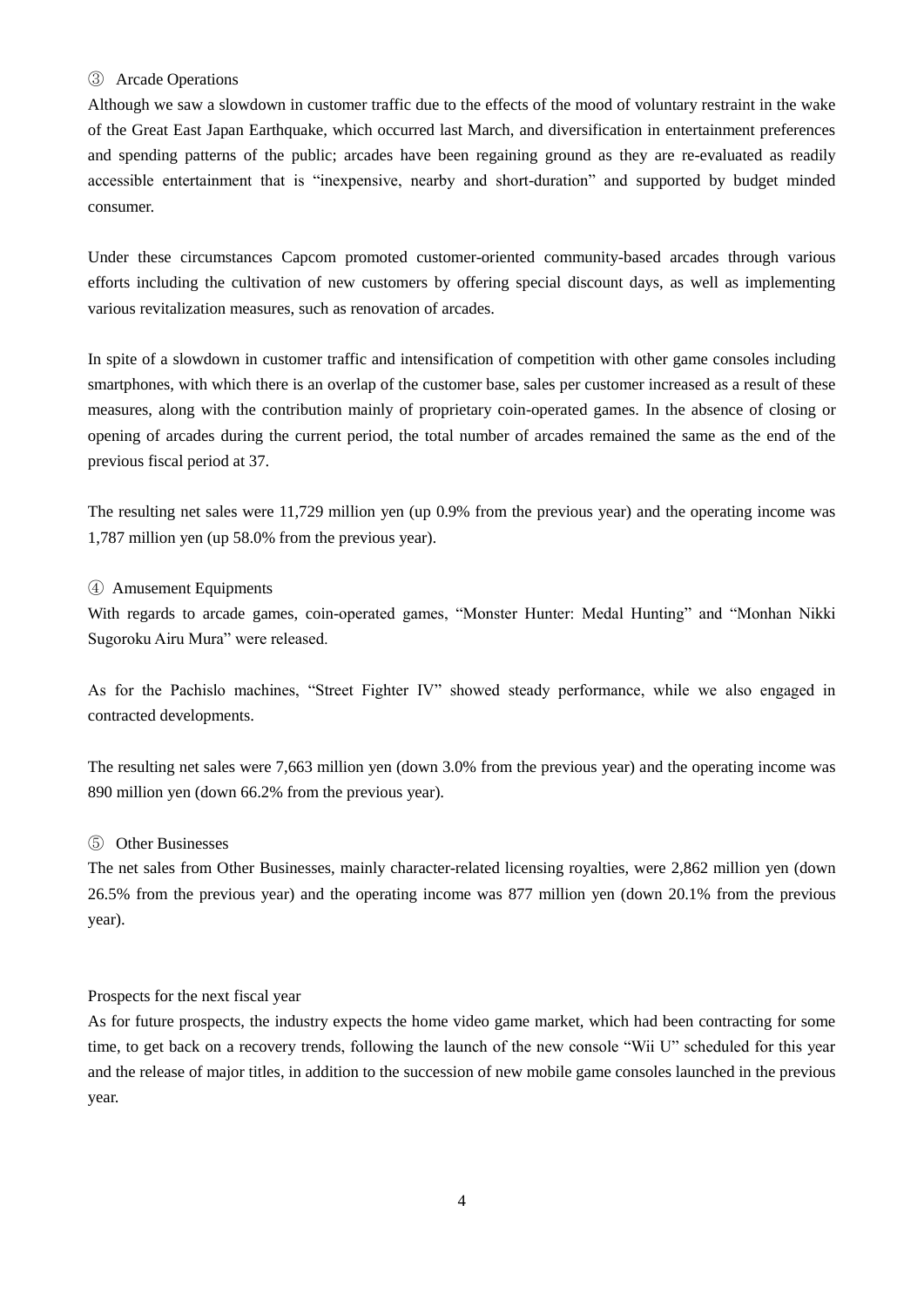Meanwhile, as the existing markets continue to languish, the sharp rise in social games, which have been increasing users exponentially by offering a wealth of contents and rapidly expanding their user base, are expected to intensify the competition for users with platforms that are not game consoles and may change the competitive landscape.

While these changes in the market environment fuel the fierce battle for control over various platforms, we expect further diversification of the business domains, including sales of additional contents and charging for items that utilize the Internet, in an effort to expand the business model beyond the current model of selling "sell-out" packages.

As the industry enters a major transitional period, we will leverage these changes in the environment and in order to respond to various customer needs both here in Japan and abroad, we will step up our multi-platform strategy of providing software for each type of platform, including home video game machines, PCs, smartphones and mobile phones.

Additionally, we will focus our business resources toward the expansion of the Mobile Contents business, where genres still exist with potential for growth while at the same time advance our growth strategies through business operations that are in line with market trends through such means as improving product line-up by tapping new genres and expanding tie-up software.

We will also reinforce our contents business by pursuing synergies with game music and popular game characters.

Furthermore, in the wake of the Great East Japan Earthquake, Capcom, in order to be able to respond quickly and appropriately to contingencies such as disasters, intends to reinforce its risk management under the slogan of "Forewarned is forearmed" , through such means as stocking up on emergency supplies and implementing safety confirmation systems, as well as stockpiling "Health Kits" for flu, and make an effort to build a system of risk management that is capable of business continuation even in the event of unexpected phenomena.

Our sales strategy for the coming fiscal year will consist mainly of releasing major titles oriented toward the overseas market, including "Resident Evil 6" (for PlayStation 3, Xbox 360 and PCs) and "Dragon"s Dogma" (for PlayStation 3 and Xbox 360), to the end of realizing our growth scenario through global expansion.

(2) Analysis of the consolidated financial position

① Analysis of assets, liabilities and net assets

#### (Assets)

Total assets as of the end of the current fiscal year increased by 7,838 million yen from the previous fiscal year to 98,247 million yen. The primary increases were 11,930 million yen in work-in-progress for game software, 5,585 million yen in notes and accounts receivable, trade, and 943 million yen in merchandise and finished goods. The primary decrease was 10,258 million yen in cash on hand and in banks.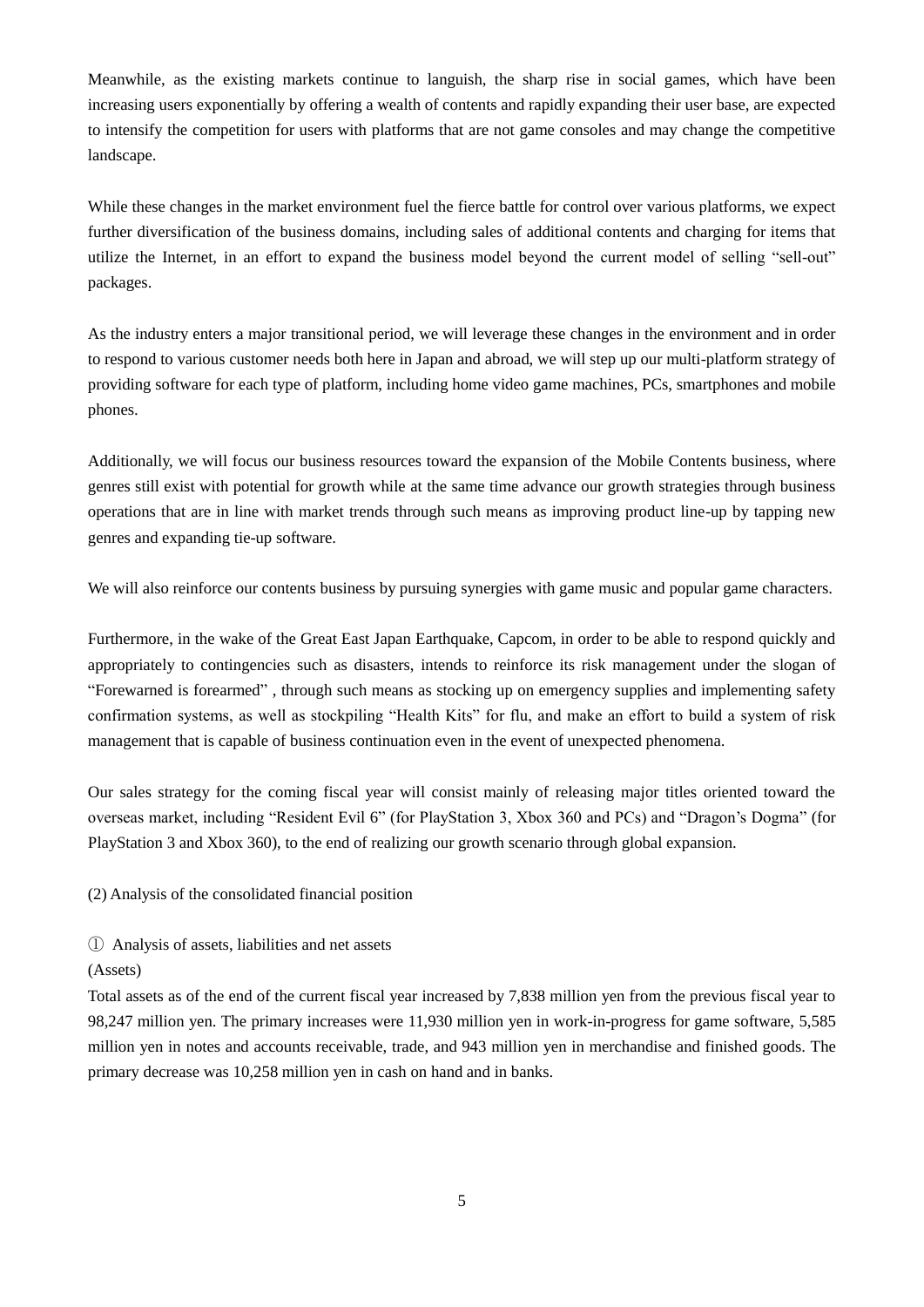# (Liabilities)

Liabilities as of the end of the current fiscal year increased by 6,494 million yen from the previous fiscal year to 38,895 million yen. The primary increases were 3,548 million yen in short-term borrowings, 2,500 million yen in long-term borrowings and 1,592 million yen in notes and accounts payable, trade. The primary decreases were 466 million yen in accrued income taxes and 367 million yen in accrued bonuses.

#### (Net assets)

Net assets as of the end of the current fiscal year increased by 1,344 million yen from the previous fiscal year to 59,352 million yen. The primary increase was 6,723 million yen in net income for the as of the end of the current fiscal year, and the primary decreases were 2,703 million yen in treasury stock, 2,340 million yen in cash dividends and 344 million yen in cumulative translation adjustments which related to foreign exchange translation of the net assets of foreign consolidated subsidiaries.

#### ② Analysis of cash flow

Cash and cash equivalents as of the end of the current fiscal year decreased by 12,724 million yen from the previous fiscal year to 22,287 million yen. Cash flow positions of each activity and their factors are described below.

### (Cash flows from operating activities)

Net cash used in operating activities was 7,672 million yen (22,392 million yen provided in the previous year). The increase was mainly attributable to 11,425 million yen in net income before income taxes (10,807 million yen in the previous year), 3,123 million yen in depreciation and amortization (3,315 million yen in the previous year) and 1,720 million yen in accounts payable, trade (2,264 million yen in the previous year). The decrease was mainly attributable to the followings: 11,899 million yen increase in work-in-progress for game software (decrease of 3,246 million yen in the previous year); 5,550 million yen increase in accounts receivable, trade (5,531 million yen in the previous year); 4,195 million yen in income taxes paid (774 million yen in the previous year).

#### (Cash flows from investing activities)

Net cash used in investing activities was 4,794 million yen (2,046 million yen in the previous year). Some of the main items were the following: 2,465 million yen in purchase of time deposits with original maturities of over 3 months (no purchase in the previous year); 2,153 million yen (1,734 million yen in the previous year) in payment for acquisitions of tangible fixed assets.

#### (Cash flows from financing activities)

Net cash provided by financing activities was 587 million yen (12,919 million yen used in the previous year). This increase was mainly attributable to 6,760 million yen in net increase in short-term borrowings (net decrease of 12,500 million yen in the previous year) and 3,000 million yen in proceeds from long-term borrowings (3,000 million yen in the previous year). The decrease was attributable mainly to 3,711 million yen in repayment of long-term borrowings (711 million yen in the previous year), 2,703 million yen in payment for repurchase of treasury stock (2 million yen in the previous year) and 2,339 million yen in dividend paid (2,064 million yen in the previous year).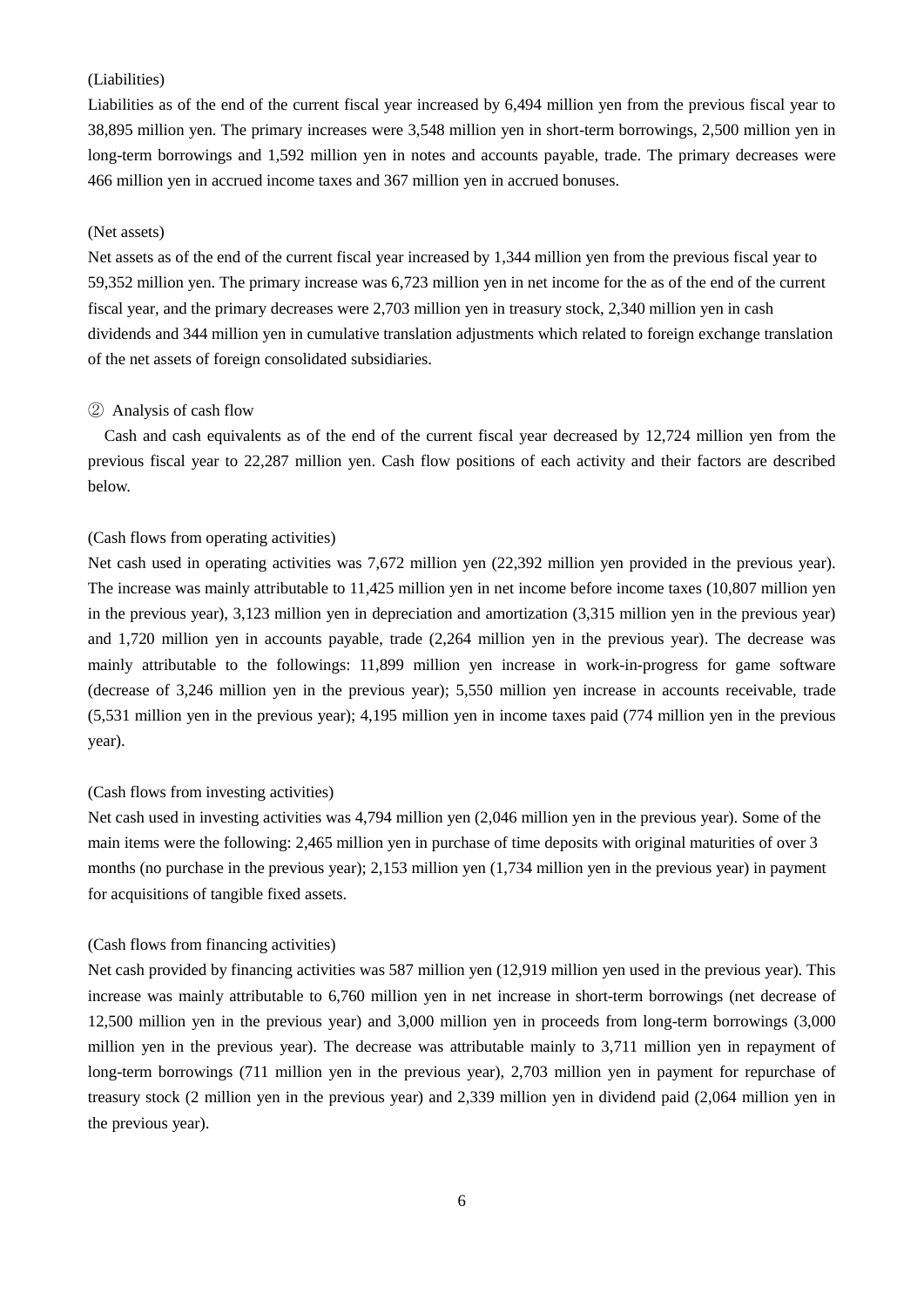### (Reference) Trends of Cash Flow Indicators

|                                                                                | Year ended<br>March 2008 | Year ended<br>March 2009 | Year ended<br>March 2010 | Year ended<br>March 2011 | Year ended<br>March 2012 |
|--------------------------------------------------------------------------------|--------------------------|--------------------------|--------------------------|--------------------------|--------------------------|
| Shareholders' equity<br>ratio to total assets                                  | 57.3                     | 55.9                     | 62.3                     | 64.2                     | 60.4                     |
| Shareholders' equity<br>ratio to total assets<br>based on fair market<br>value | 221.2                    | 101.5                    | 120.5                    | 103.9                    | 110.8                    |
| Debt amortization<br>ratio to cash flows                                       | 46.8                     |                          | 122.7                    | 32.8                     |                          |
| Interest coverage<br>ratio                                                     | 103.7                    |                          | 86.9                     | 155.8                    |                          |

Shareholders' equity ratio to total assets : Shareholders' equity / Total assets

Shareholders' equity ratio to total assets based on fair market value : Total of the capital stock at market price / Total assets

Debt amortization ratio to cash flows : Interest-bearing debt / Cash flows from operating activities

Interest coverage ratio : Cash flows from operating activities / Interest payments

- (Note 1) Total market value of shares is calculated based on the number of shares as of the end of the fiscal year excluding treasury stock.
- (Note 2) The interest-bearing debt refers to the debts posted in the consolidated balance sheets for which we are paying interests.
- (Note 3) As the cash flows from operating activities fell into red in fiscal year ended March 2009 and ended March 2012, we have omitted debt amortization ratio to cash flows from operating activities and interest coverage ratio.
- (3) Basic policy for profit distribution and dividend for the current and next fiscal year

Capcom considers returning profits to the shareholders be one of the most important management issues. Its fundamental dividend policy is to provide a stable and continued dividend to the shareholders, taking into account the future business development and changes in operating circumstances.

Our surplus dividend is basically paid twice a year, that is, at the end of mid-term and fiscal year.

Dividend payment amount is decided by a competent corporate body, which is the board of directors for the mid-term, and during the shareholders meeting for the fiscal year.

Regarding internal reserves, Capcom will enhance its corporate value through investment for development of game software, Arcade Operations and growing business.

Capcom plans to pay a year-end dividend for the current fiscal year be 25 yen per share. The annual dividend for the current fiscal year under review is 40 yen per share, since the Company paid an ordinary dividend 15 yen per share as an interim dividend.

We set regulations up to be able to pay interim dividend.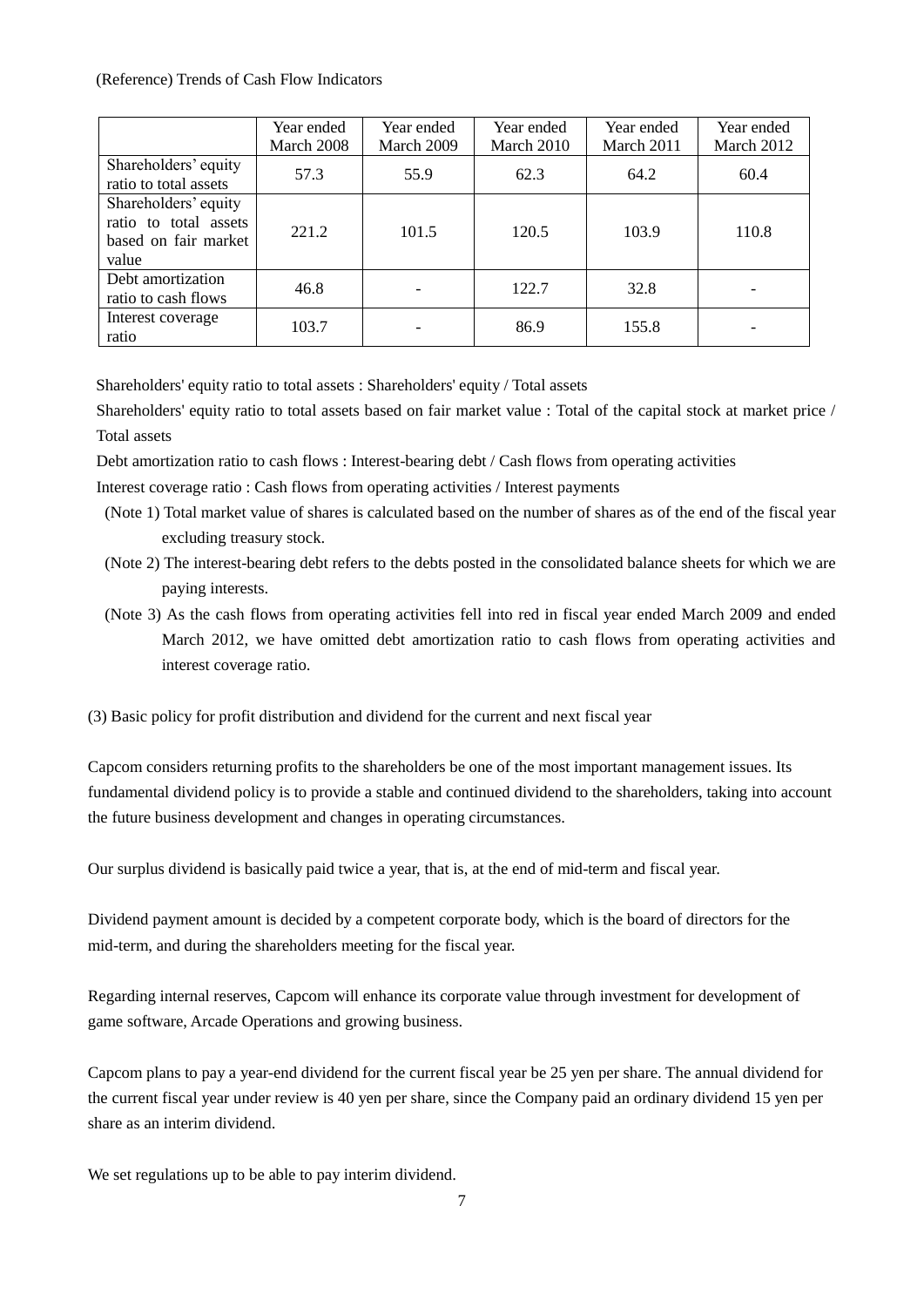# 2. Business policy

### (1) Management principle

Our principle is to be a creator of entertainment culture. Through development of highly creative software contents that excite people and stimulate their senses, we have been aiming to offer an entirely new level of game entertainment. Our management objectives are also on strengthening relationships with shareholders, clients and our employees to satisfy demands and to bring about prosperous benefits.

### (2) Business targets

We believe "Cash-Flow Management" (real management that generates cash) has become an important factor more important than to make up financial statements utilizing changes in accounting standards. We do not set actual target figures on specific fields because we understand "Cash-Flow Management" as a very important factor for business status.

### (3) Medium and long term business strategy

In addition to the sharp rise in development costs and increasing competition by emergence of social game, the video game industry is facing external challenges as well. International competitions are getting fiercer struggling for survival being resulting in an increase in mergers, acquisitions and business integrations as corporate restructuring becomes more intense.

Under this severe situation, we believe that establishing a management system capable of adapting to changes in the business environment is one of our most important managerial goals. In order for us to grow further, we will work to enhance corporate values by pursuing strategies described below.

- ① Focusing on our core business-developing and marketing creative home video game software by concentrating our resources.
- ② Strengthening and exploring multi-platform strategy for home video game software based on market demands.
- ③ Expanding Arcade Operations business by cultivating of new users and capturing existing users in order to continuously secure stable revenues.
- ④ Strengthen the Online Games business and Mobile Contents business with the improvement of the telecommunication infrastructure and the changing market environment.
- ⑤ Expanding sales overseas by aggressive global deployment, including establishing overseas offices.
- ⑥ Pioneer business opportunities by leveraging our rich contents to create new markets and expanding our share in existing markets. Exploit new business opportunities with focus on the provision of peripheral devices for game machines and entry of operating social game.
- ⑦ Promoting and strengthening the Capcom brand to create added value and synergy by making effective use of our contents.
- ⑧ Realizing a stable cash flow for each fiscal term by streamlining financial aspects.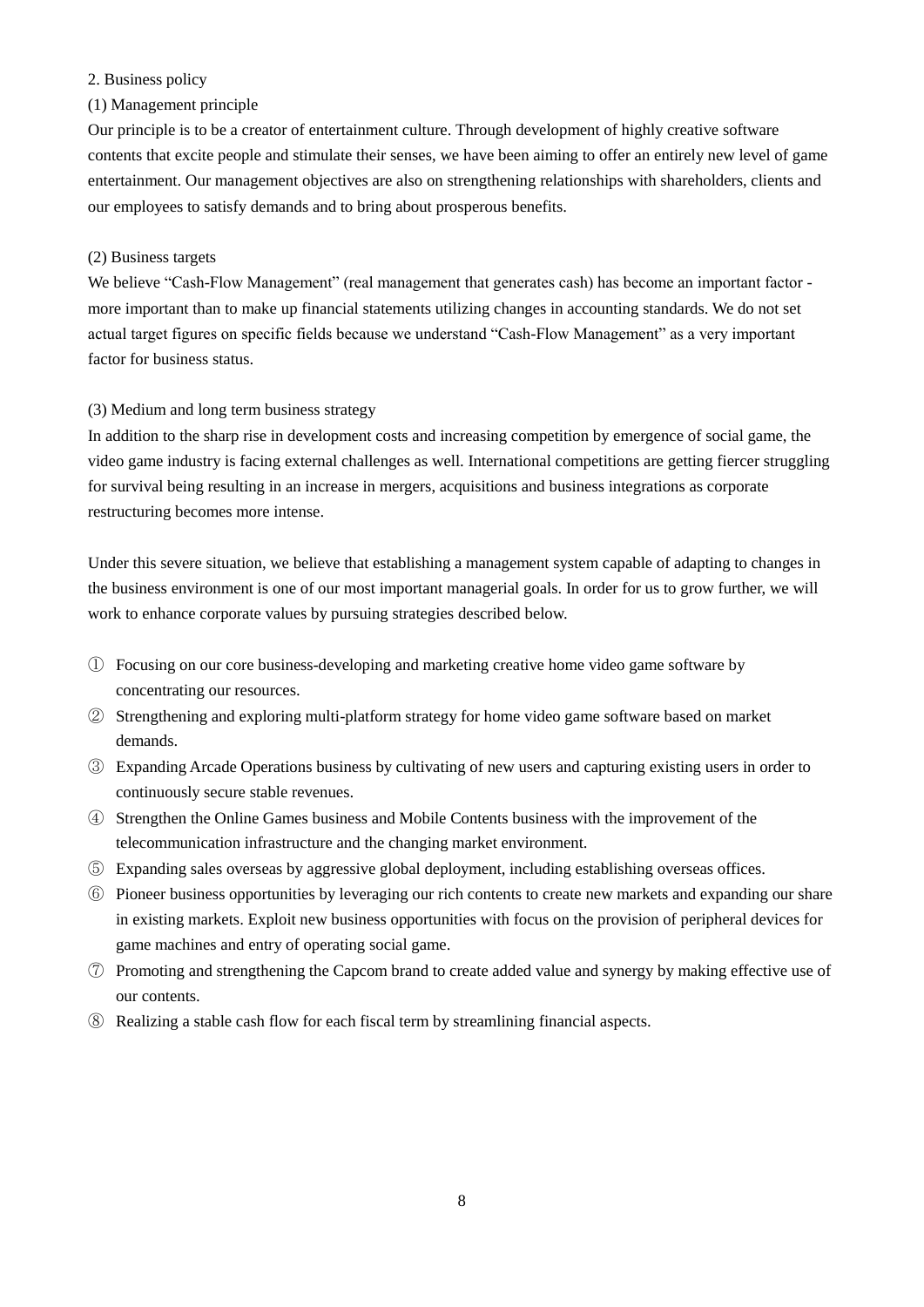# (4) Issues to be addressed

Major issues to be addressed taking in consideration surrounding business environments and future market trends:

#### ① Consolidation of the critical strategic divisions

We will concentrate our management resources in the home video game software segment, which is our core business, especially in its development and marketing divisions in order to strengthen the competitive edge.

② Focus on the overseas operations

Making strong efforts in developing overseas markets is the key to the future business growth as the Japanese domestic market matures. We are determined to execute the strategic overseas operation deployment through the group-wide global business restructuring. One such effort will be to conduct corporate reforms of overseas subsidiaries including Capcom U.S.A., Inc., one of our crucial subsidiaries.

③ Selection and concentration of business

We are focused on setting a clear vision for the future by harnessing our corporate strength through the effective use of our research and development resources. In addition, we are pushing through a strategy that concentrates management resources on selected business to make the most of the collective power of the entire Capcom group, thus increasing our corporate value. Investment in growth field and the decision to close down unprofitable businesses are examples of such activities.

④ Expansion of the business field

We will focus on growing the content-related business to expand our business fields in response to changes in the managerial environments, through the distribution of games to other platform that are not game consoles including mobile phones and smartphones and entry of social game.

⑤ Enhancement of the corporate quality

We are trying to realize flexible business operations and to improve our operation efficiency through the management innovation. At the same time we are building a framework that enhances our revenue base. As part of such efforts to enhance our business foundation, we are pursuing the strategic group operation and financial structure reformation by reinforcing the management system of both domestic and foreign subsidiaries.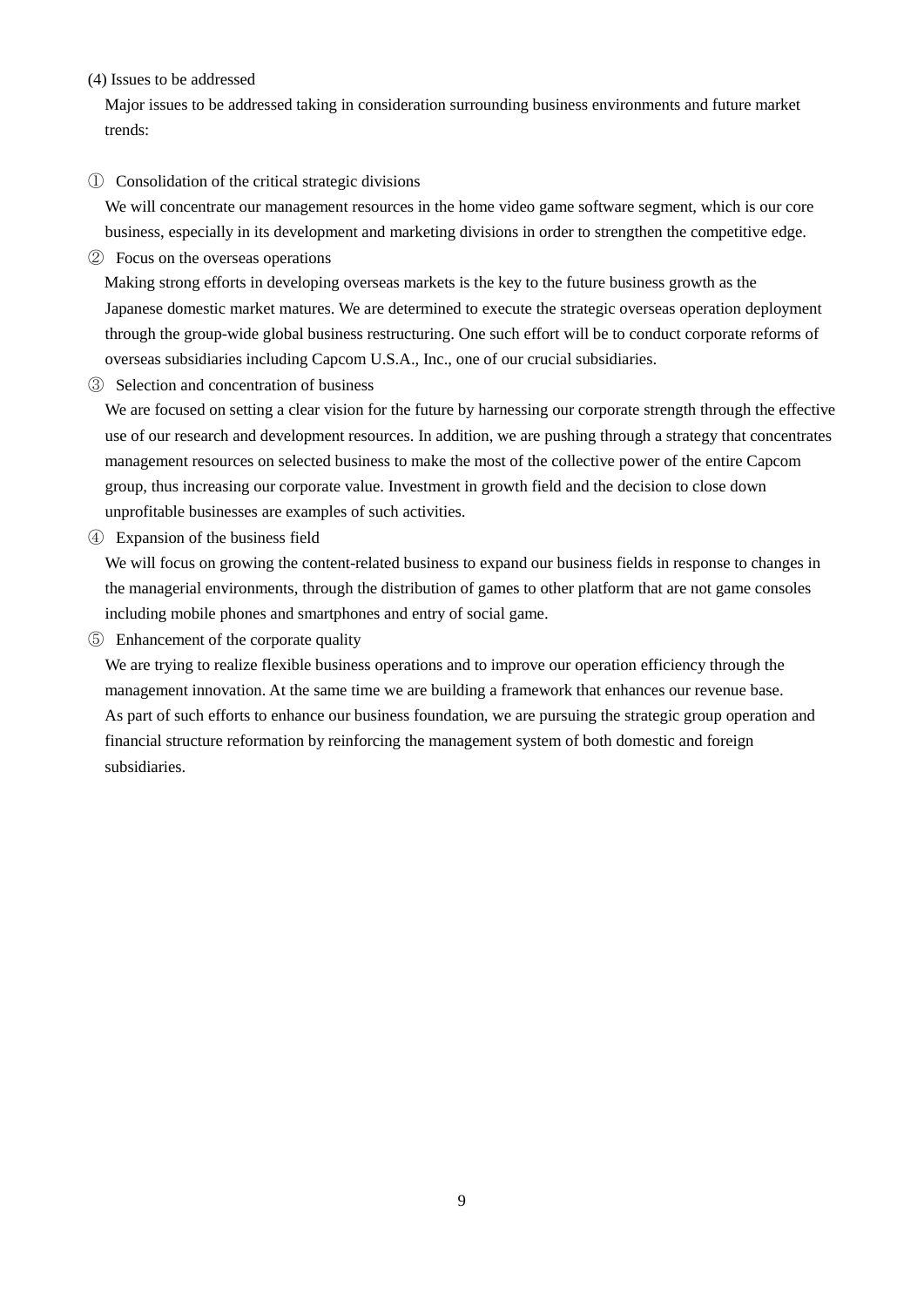|                                                        | Previous fiscal year<br>(as of March 31, 2011) | Current fiscal year<br>(as of March 31, 2012) |
|--------------------------------------------------------|------------------------------------------------|-----------------------------------------------|
| Assets                                                 |                                                |                                               |
| Current assets                                         |                                                |                                               |
| Cash on hand and in banks                              | 35,011                                         | 24,752                                        |
| Notes and accounts receivable, trade                   | 11,700                                         | 17,285                                        |
| Merchandise and finished goods                         | 849                                            | 1,793                                         |
| Work-in-progress                                       | 340                                            | 443                                           |
| Raw materials and supplies                             | 1,075                                          | 1,417                                         |
| Work-in-progress for game software                     | 10,443                                         | 22,373                                        |
| Deferred tax assets                                    | 5,210                                          | 4,239                                         |
| Other                                                  | 2,582                                          | 2,791                                         |
| Allowance for doubtful accounts                        | (37)                                           | (58)                                          |
| Total current assets                                   | 67,176                                         | 75,038                                        |
| Fixed assets                                           |                                                |                                               |
| Tangible fixed assets, net of accumulated depreciation |                                                |                                               |
| Buildings and structures, net                          | 5,455                                          | 5,125                                         |
| Machinery and vehicles, net                            | 28                                             | 21                                            |
| Tools, fixtures and furniture, net                     | 894                                            | 1,052                                         |
| Rental equipment, net                                  | $\boldsymbol{0}$                               |                                               |
| Equipment for amusement facilities, net                | 1,815                                          | 1,637                                         |
| Land                                                   | 4,408                                          | 4,298                                         |
| Leased assets                                          | 924                                            | 709                                           |
| Construction-in-progress                               | 5                                              |                                               |
| Total intangible fixed assets                          | 13,532                                         | 12,844                                        |
| Intangible fixed assets                                |                                                |                                               |
| Goodwill                                               | 412                                            | 291                                           |
| Other                                                  | 2,658                                          | 3,619                                         |
| Total intangible fixed assets                          | 3,071                                          | 3,911                                         |
| Investments and other assets                           |                                                |                                               |
| Investments in securities                              | 390                                            | 368                                           |
| Deferred tax assets                                    | 1,150                                          | 908                                           |
| Claim in bankruptcy and reorganization                 | 922                                            | 265                                           |
| Lease deposits                                         | 4,741                                          | 4,522                                         |
| Other                                                  | 392                                            | 663                                           |
| Allowance for doubtful accounts                        | (968)                                          | (275)                                         |
| Total investments and other assets                     | 6,628                                          | 6,452                                         |
| Total fixed assets                                     | 23,232                                         | 23,208                                        |
| Total assets                                           | 90,408                                         | 98,247                                        |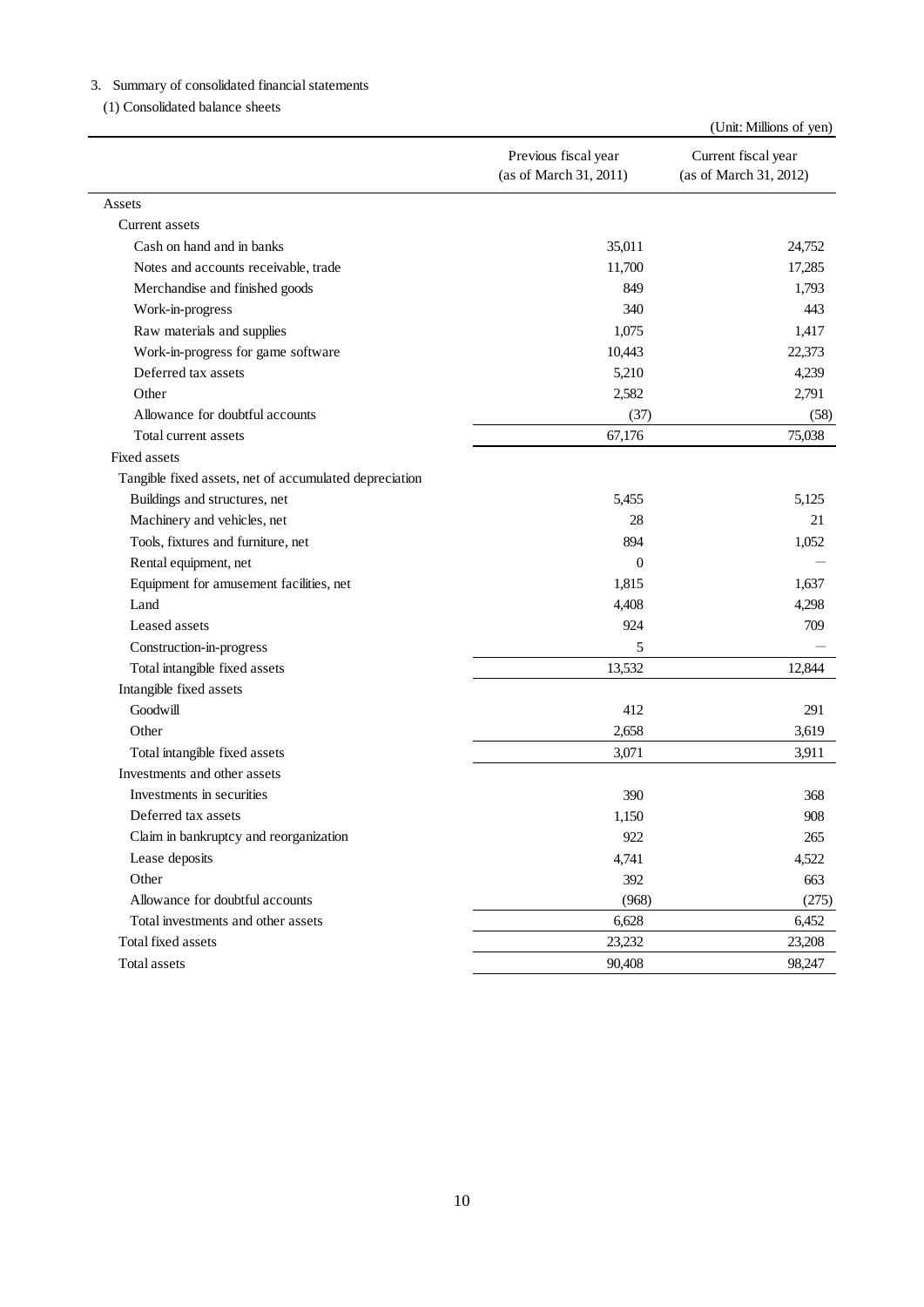|                                               |                        | (Unit: Millions of yen) |
|-----------------------------------------------|------------------------|-------------------------|
|                                               | Previous fiscal year   | Current fiscal year     |
|                                               | (as of March 31, 2011) | (as of March 31, 2012)  |
| Liabilities                                   |                        |                         |
| <b>Current</b> liabilities                    |                        |                         |
| Notes and accounts payable, trade             | 5,665                  | 7,257                   |
| Short-term borrowings                         | 3,711                  | 7,259                   |
| Lease obligations                             | 507                    | 322                     |
| Accrued income taxes                          | 3,443                  | 2,977                   |
| Deferred tax liabilities                      | 30                     | 7                       |
| Accrued bonuses                               | 2,478                  | 2,111                   |
| Allowance for sales returns                   | 130                    | 118                     |
| Asset retirement obligations                  |                        | 19                      |
| Other                                         | 8,982                  | 9,254                   |
| Total current liabilities                     | 24,950                 | 29,327                  |
| Long-term liabilities                         |                        |                         |
| Long-term borrowings                          | 3,644                  | 6,145                   |
| Lease obligations                             | 461                    | 429                     |
| Deferred tax liabilities                      | 232                    | 225                     |
| Accrued retirement benefits for employees     | 1,383                  | 1,509                   |
| Asset retirement obligations                  | 340                    | 325                     |
| Other                                         | 1,387                  | 932                     |
| Total long-term liabilities                   | 7,450                  | 9,567                   |
| <b>Total liabilities</b>                      | 32,400                 | 38,895                  |
| Net assets                                    |                        |                         |
| Shareholders' equity                          |                        |                         |
| Common stock                                  | 33,239                 | 33,239                  |
| Capital surplus                               | 21,328                 | 21,328                  |
| Retained earnings                             | 22,945                 | 27,328                  |
| Treasury stock                                | (13, 143)              | (15, 846)               |
| Total shareholders' equity                    | 64,370                 | 66,049                  |
| Accumulated other comprehensive income        |                        |                         |
| Net unrealized gain on securities, net of tax | (56)                   | (46)                    |
| Cumulative translation adjustments            | (6,305)                | (6,650)                 |
| Total accumulated other comprehensive income  | (6,362)                | (6,697)                 |
| Total net assets                              | 58,007                 | 59,352                  |
| Total liabilities and net assets              | 90,408                 | 98,247                  |
|                                               |                        |                         |
|                                               | 11                     |                         |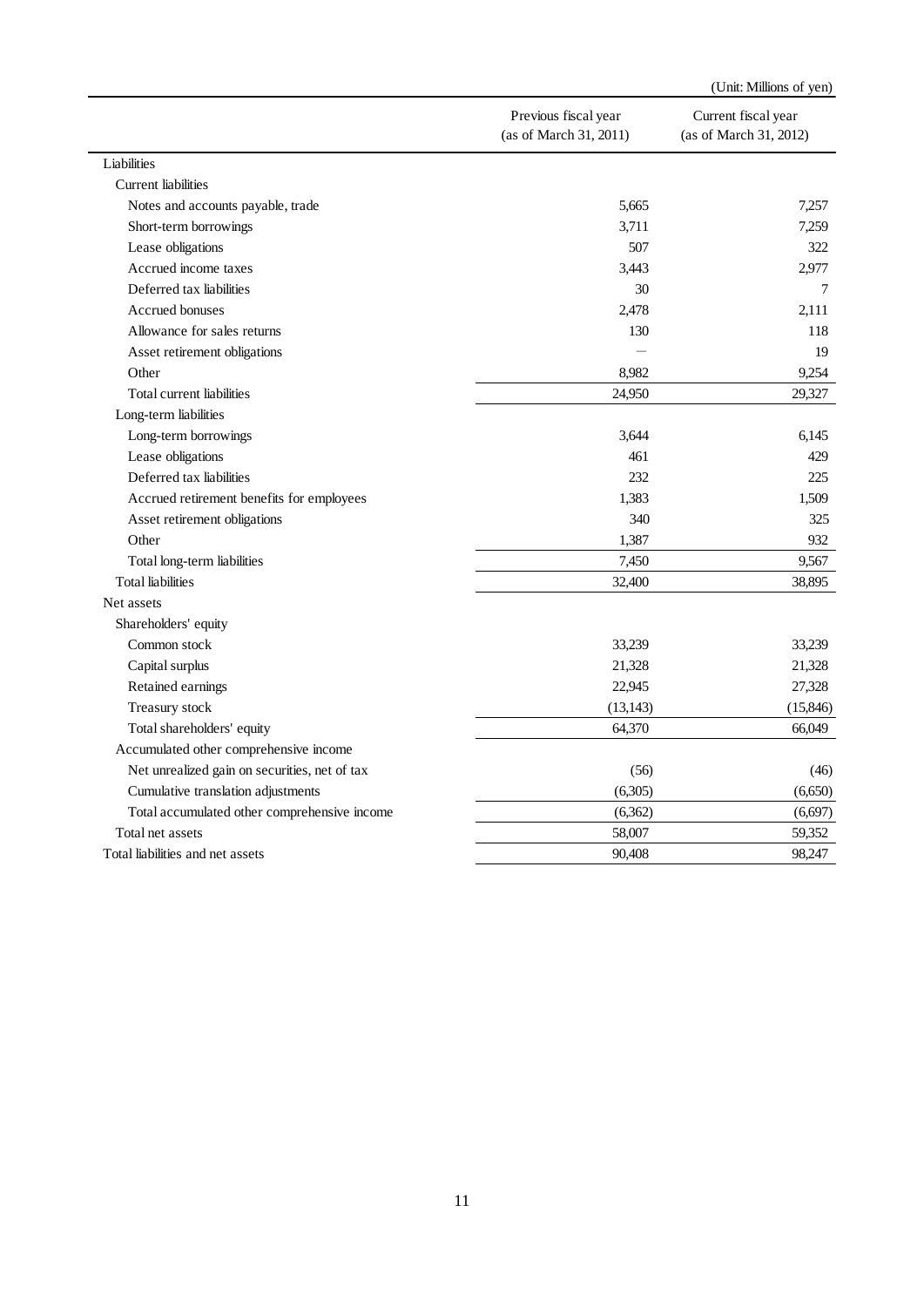|                                                           | Previous fiscal year | (Unit: Millions of yen)<br>Current fiscal year |
|-----------------------------------------------------------|----------------------|------------------------------------------------|
|                                                           | from April 1, 2010   | from April 1, 2011                             |
|                                                           | to March 31, 2011    | to March 31, 2012                              |
| Net sales                                                 | 97,716               | 82,065                                         |
| Cost of sales                                             | 60,371               | 49,609                                         |
| Gross profit                                              | 37,344               | 32,456                                         |
| Reversal of allowance for sales returns                   |                      | 12                                             |
| Provision for allowance for sales returns                 | 40                   |                                                |
| Net gross profit                                          | 37,304               | 32,469                                         |
| Selling, general and administrative expenses              | 23,009               | 20,150                                         |
| Operating income                                          | 14,295               | 12,318                                         |
| Non-operating income                                      |                      |                                                |
| Interest income                                           | 122                  | 85                                             |
| Dividend income                                           | 19                   | 10                                             |
| Settlement received                                       |                      | 67                                             |
| Other                                                     | 89                   | 126                                            |
| Total non-operating income                                | 231                  | 289                                            |
| Non-operating expenses                                    |                      |                                                |
| Interest expense                                          | 143                  | 115                                            |
| Exchange loss, net                                        | 1,102                | 456                                            |
| Commission                                                | 60                   | 66                                             |
| Donations                                                 | 141                  |                                                |
| Other                                                     | 217                  | 151                                            |
| Total non-operating expenses                              | 1,664                | 788                                            |
| Ordinary income                                           | 12,861               | 11,819                                         |
| Special gains                                             |                      |                                                |
| Reversal of allowance for doubtful accounts               | 38                   |                                                |
| Gain on sales of investments in securities                | 45                   | 8                                              |
| Gain on abolishment of retirement benefit plan            | 139                  |                                                |
| Other                                                     | 4                    |                                                |
| Total special gains                                       | 226                  | 8                                              |
| Special losses                                            |                      |                                                |
| Loss on sales and /or disposal of fixed assets            | 95                   | 321                                            |
| Loss on revaluation of investments in securities          | 259                  |                                                |
| Loss on adjustment for changes of accounting standard for | 204                  |                                                |
| asset retirement obligations                              |                      |                                                |
| Impairment loss                                           | 149                  | 80                                             |
| Loss on restructuring                                     | 1,453                |                                                |
| Loss on disaster                                          | 105                  |                                                |
| Other                                                     | 13                   |                                                |
| Total special losses                                      | 2,281                | 402                                            |
| Net income before income taxes                            | 10,807               | 11,425                                         |
| Income taxes-current                                      | 4,654                | 3,513                                          |
| Income taxes-deferred                                     | (1,598)              | 1,188                                          |
| Total income taxes                                        | 3,056                | 4,701                                          |
| Net income before minority interests in gain or loss      | 7,750                | 6,723                                          |
|                                                           | 7,750                | 6,723                                          |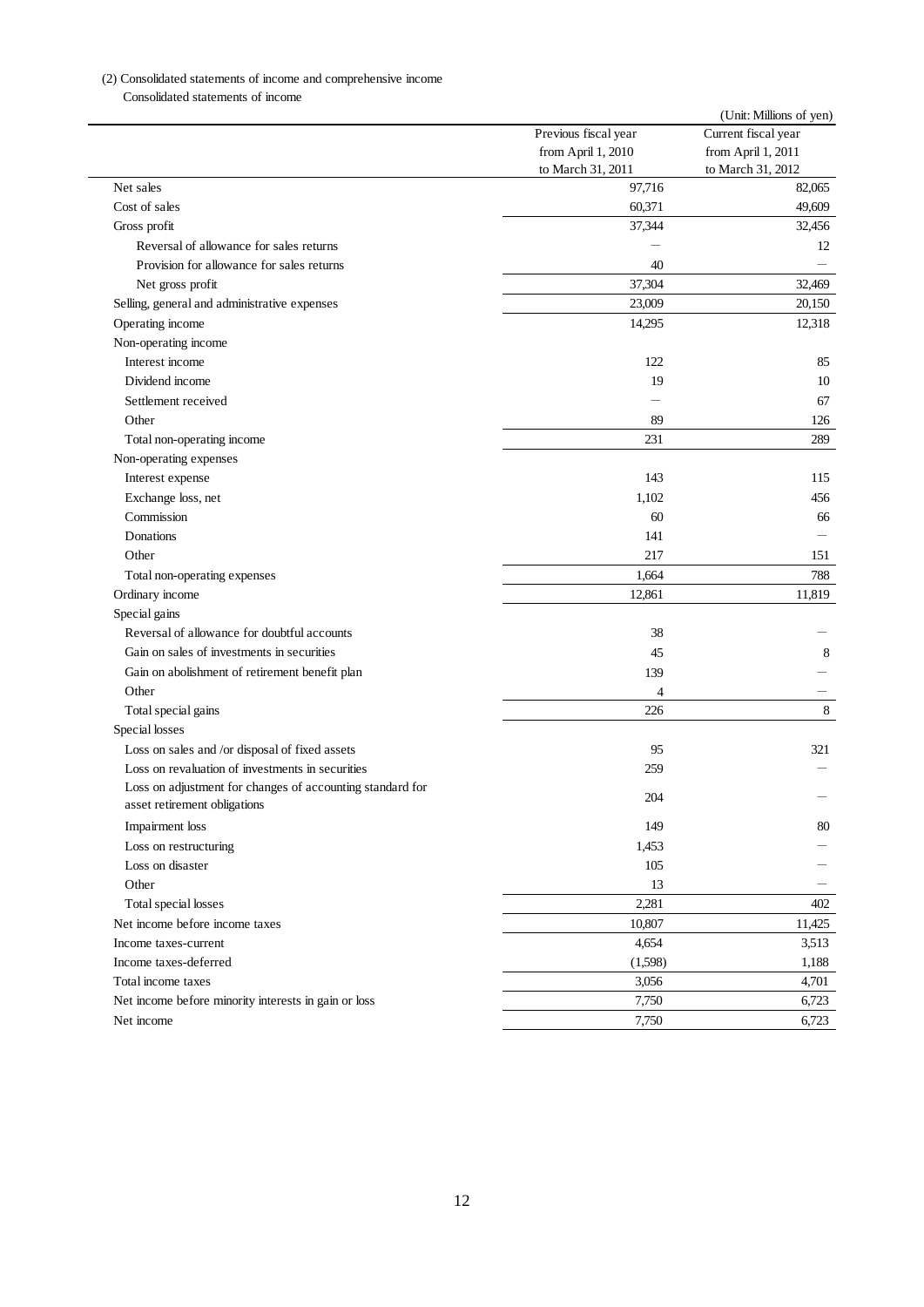|                                               | Previous fiscal year<br>from April 1, 2010 | (Unit: Millions of yen)<br>Current fiscal year<br>from April 1, 2011 |
|-----------------------------------------------|--------------------------------------------|----------------------------------------------------------------------|
|                                               | to March 31, 2011                          | to March 31, 2012                                                    |
| Income before minority interests              | 7,750                                      | 6,723                                                                |
| Other comprehensive income                    |                                            |                                                                      |
| Net unrealized gain on securities, net of tax | (76)                                       | $\boldsymbol{9}$                                                     |
| Cumulative translation adjustments            | (1,553)                                    | (344)                                                                |
| Total other comprehensive income              | (1,629)                                    | (344)                                                                |
| Comprehensive income                          | 6,121                                      | 6,389                                                                |
| Comprehensive income attributable to:         |                                            |                                                                      |
| Owners of the parent                          | 6,121                                      | 6,389                                                                |
| Minority interests                            |                                            |                                                                      |
|                                               |                                            |                                                                      |
|                                               |                                            |                                                                      |
|                                               |                                            |                                                                      |
|                                               |                                            |                                                                      |
|                                               |                                            |                                                                      |
|                                               |                                            |                                                                      |
|                                               |                                            |                                                                      |
|                                               |                                            |                                                                      |
|                                               |                                            |                                                                      |
|                                               |                                            |                                                                      |
|                                               |                                            |                                                                      |
|                                               |                                            |                                                                      |
|                                               |                                            |                                                                      |
|                                               |                                            |                                                                      |
|                                               |                                            |                                                                      |
|                                               |                                            |                                                                      |
|                                               |                                            |                                                                      |
|                                               |                                            |                                                                      |
|                                               | 13                                         |                                                                      |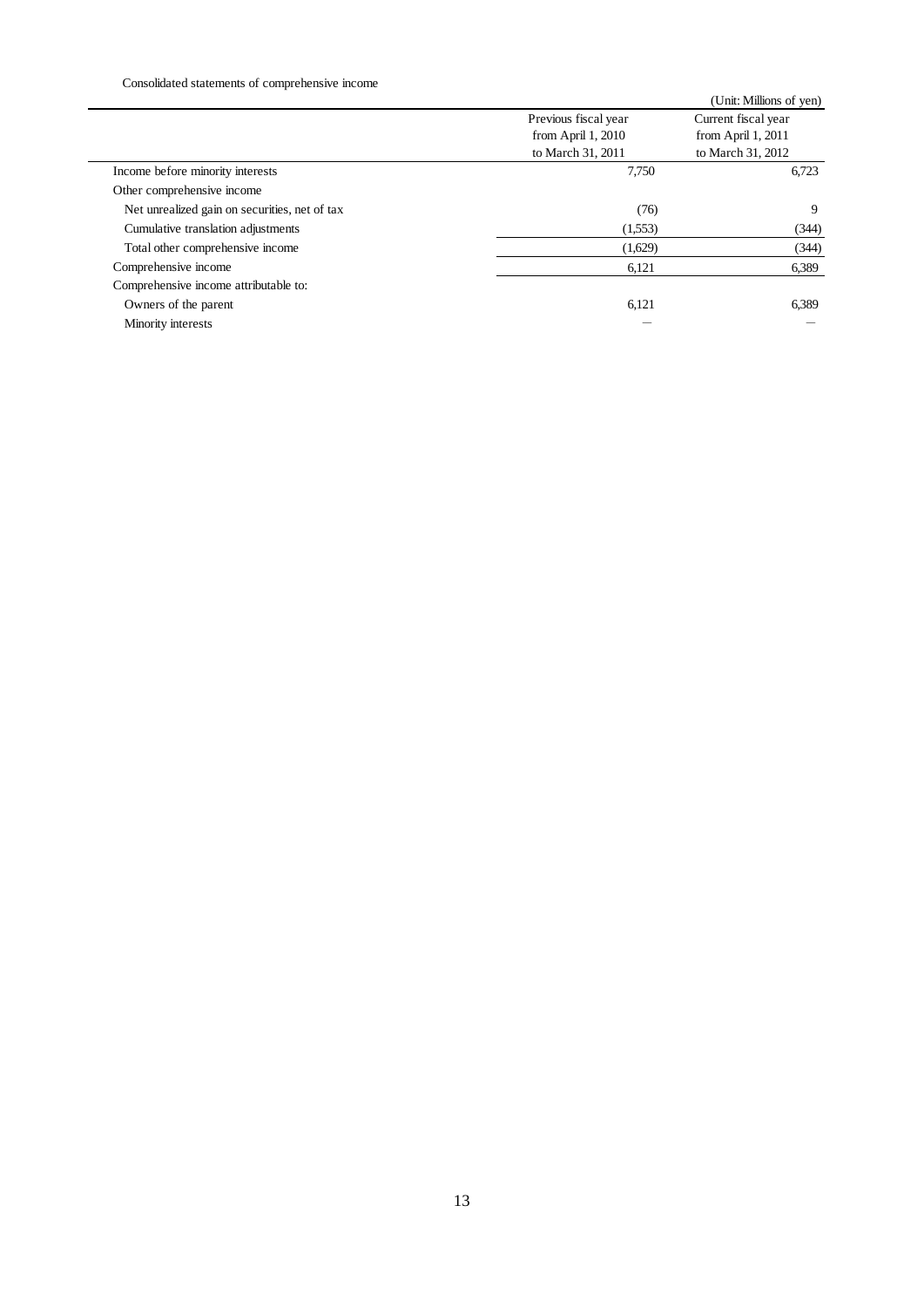| Common stock<br>Opening balance<br>Changes of items during the fiscal year<br>Total changes of items during the fiscal year<br>Ending balance<br>Capital surplus<br>Opening balance<br>Changes of items during the fiscal year<br>Disposition of treasury stock<br>Total changes of items during the fiscal year<br>Ending balance<br>Retained earnings<br>Opening balance<br>Changes of items during the fiscal year<br>Cash dividends<br>Net income<br>Total changes of items during the fiscal year<br>Ending balance<br>Treasury stock | Previous fiscal year<br>from April 1, 2010<br>to March 31, 2011<br>33,239<br>33,239<br>21,328<br>(0)<br>(0)<br>21,328<br>17,262 | Current fiscal year<br>from April 1, 2011<br>to March 31, 2012<br>33,239<br>33,239<br>21,328<br>$\boldsymbol{0}$<br>$\mathbf{0}$<br>21,328 |
|--------------------------------------------------------------------------------------------------------------------------------------------------------------------------------------------------------------------------------------------------------------------------------------------------------------------------------------------------------------------------------------------------------------------------------------------------------------------------------------------------------------------------------------------|---------------------------------------------------------------------------------------------------------------------------------|--------------------------------------------------------------------------------------------------------------------------------------------|
| Shareholders' equity                                                                                                                                                                                                                                                                                                                                                                                                                                                                                                                       |                                                                                                                                 |                                                                                                                                            |
|                                                                                                                                                                                                                                                                                                                                                                                                                                                                                                                                            |                                                                                                                                 |                                                                                                                                            |
|                                                                                                                                                                                                                                                                                                                                                                                                                                                                                                                                            |                                                                                                                                 |                                                                                                                                            |
|                                                                                                                                                                                                                                                                                                                                                                                                                                                                                                                                            |                                                                                                                                 |                                                                                                                                            |
|                                                                                                                                                                                                                                                                                                                                                                                                                                                                                                                                            |                                                                                                                                 |                                                                                                                                            |
|                                                                                                                                                                                                                                                                                                                                                                                                                                                                                                                                            |                                                                                                                                 |                                                                                                                                            |
|                                                                                                                                                                                                                                                                                                                                                                                                                                                                                                                                            |                                                                                                                                 |                                                                                                                                            |
|                                                                                                                                                                                                                                                                                                                                                                                                                                                                                                                                            |                                                                                                                                 |                                                                                                                                            |
|                                                                                                                                                                                                                                                                                                                                                                                                                                                                                                                                            |                                                                                                                                 |                                                                                                                                            |
|                                                                                                                                                                                                                                                                                                                                                                                                                                                                                                                                            |                                                                                                                                 |                                                                                                                                            |
|                                                                                                                                                                                                                                                                                                                                                                                                                                                                                                                                            |                                                                                                                                 |                                                                                                                                            |
|                                                                                                                                                                                                                                                                                                                                                                                                                                                                                                                                            |                                                                                                                                 |                                                                                                                                            |
|                                                                                                                                                                                                                                                                                                                                                                                                                                                                                                                                            |                                                                                                                                 |                                                                                                                                            |
|                                                                                                                                                                                                                                                                                                                                                                                                                                                                                                                                            |                                                                                                                                 |                                                                                                                                            |
|                                                                                                                                                                                                                                                                                                                                                                                                                                                                                                                                            |                                                                                                                                 |                                                                                                                                            |
|                                                                                                                                                                                                                                                                                                                                                                                                                                                                                                                                            |                                                                                                                                 |                                                                                                                                            |
|                                                                                                                                                                                                                                                                                                                                                                                                                                                                                                                                            |                                                                                                                                 | 22,945                                                                                                                                     |
|                                                                                                                                                                                                                                                                                                                                                                                                                                                                                                                                            |                                                                                                                                 |                                                                                                                                            |
|                                                                                                                                                                                                                                                                                                                                                                                                                                                                                                                                            | (2,068)                                                                                                                         | (2,340)                                                                                                                                    |
|                                                                                                                                                                                                                                                                                                                                                                                                                                                                                                                                            | 7,750                                                                                                                           | 6,723                                                                                                                                      |
|                                                                                                                                                                                                                                                                                                                                                                                                                                                                                                                                            | 5,682                                                                                                                           | 4,383                                                                                                                                      |
|                                                                                                                                                                                                                                                                                                                                                                                                                                                                                                                                            | 22,945                                                                                                                          | 27,328                                                                                                                                     |
|                                                                                                                                                                                                                                                                                                                                                                                                                                                                                                                                            |                                                                                                                                 |                                                                                                                                            |
| Opening balance                                                                                                                                                                                                                                                                                                                                                                                                                                                                                                                            | (13, 141)                                                                                                                       | (13, 143)                                                                                                                                  |
| Changes of items during the fiscal year                                                                                                                                                                                                                                                                                                                                                                                                                                                                                                    |                                                                                                                                 |                                                                                                                                            |
| Repurchase of treasury stock                                                                                                                                                                                                                                                                                                                                                                                                                                                                                                               | (2)                                                                                                                             | (2,703)                                                                                                                                    |
| Disposition of treasury stock                                                                                                                                                                                                                                                                                                                                                                                                                                                                                                              | $\mathbf{0}$                                                                                                                    | $\boldsymbol{0}$                                                                                                                           |
| Total changes of items during the fiscal year                                                                                                                                                                                                                                                                                                                                                                                                                                                                                              | (2)                                                                                                                             | (2,703)                                                                                                                                    |
| Ending balance                                                                                                                                                                                                                                                                                                                                                                                                                                                                                                                             | (13, 143)                                                                                                                       | (15, 846)                                                                                                                                  |
| Total shareholders' equity                                                                                                                                                                                                                                                                                                                                                                                                                                                                                                                 |                                                                                                                                 |                                                                                                                                            |
| Opening balance                                                                                                                                                                                                                                                                                                                                                                                                                                                                                                                            | 58,689                                                                                                                          | 64,370                                                                                                                                     |
| Changes of items during the fiscal year                                                                                                                                                                                                                                                                                                                                                                                                                                                                                                    |                                                                                                                                 |                                                                                                                                            |
| Cash dividends                                                                                                                                                                                                                                                                                                                                                                                                                                                                                                                             | (2,068)                                                                                                                         | (2,340)                                                                                                                                    |
| Net income                                                                                                                                                                                                                                                                                                                                                                                                                                                                                                                                 | 7,750                                                                                                                           | 6,723                                                                                                                                      |
| Repurchase of treasury stock                                                                                                                                                                                                                                                                                                                                                                                                                                                                                                               | (2)                                                                                                                             | (2,703)                                                                                                                                    |
| Disposition of treasury stock                                                                                                                                                                                                                                                                                                                                                                                                                                                                                                              | $\boldsymbol{0}$                                                                                                                | $\boldsymbol{0}$                                                                                                                           |
| Total changes of items during the fiscal year                                                                                                                                                                                                                                                                                                                                                                                                                                                                                              | 5,680                                                                                                                           | 1,679                                                                                                                                      |
| Ending balance                                                                                                                                                                                                                                                                                                                                                                                                                                                                                                                             | 64,370                                                                                                                          | 66,049                                                                                                                                     |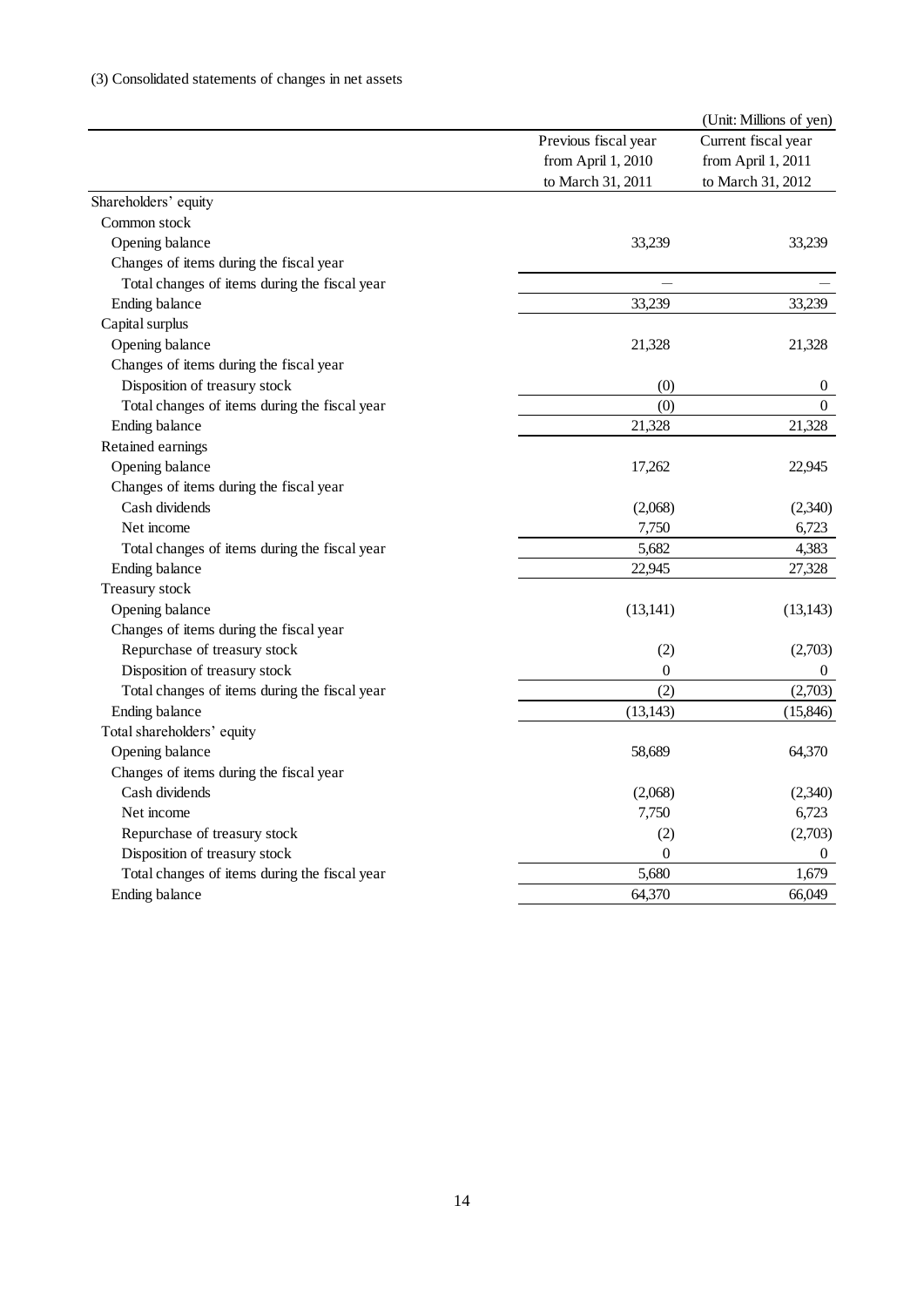|                                                           |                      | (Unit: Millions of yen) |
|-----------------------------------------------------------|----------------------|-------------------------|
|                                                           | Previous fiscal year | Current fiscal year     |
|                                                           | from April 1, 2010   | from April 1, 2011      |
|                                                           | to March 31, 2011    | to March 31, 2012       |
| Accumulated other comprehensive income                    |                      |                         |
| Net unrealized gain on securities, net of tax             |                      |                         |
| Opening balance                                           | 19                   | (56)                    |
| Changes of items during the fiscal year                   |                      |                         |
| Net changes of items other than shareholders' equity, net | (76)                 | 9                       |
| Total changes of items during the fiscal year             | (76)                 | $\mathbf{9}$            |
| Ending balance                                            | (56)                 | (46)                    |
| Cumulative translation adjustments                        |                      |                         |
| Opening balance                                           | (4,752)              | (6,305)                 |
| Changes of items during the fiscal year                   |                      |                         |
| Net changes of items other than shareholders' equity, net | (1,553)              | (344)                   |
| Total changes of items during the fiscal year             | (1,553)              | (344)                   |
|                                                           |                      |                         |
| Ending balance                                            | (6,305)              | (6,650)                 |
| Total accumulated other comprehensive income              |                      |                         |
| Opening balance                                           | (4,732)              | (6,362)                 |
| Changes of items during the fiscal year                   |                      |                         |
| Net changes of items other than shareholders' equity, net | (1,629)              | (334)                   |
| Total changes of items during the fiscal year             | (1,629)              | (334)                   |
| Ending balance                                            | (6,362)              | (6, 697)                |
| Total net assets                                          |                      |                         |
| Opening balance                                           | 53,956               | 58,007                  |
| Changes of items during the fiscal year                   |                      |                         |
| Cash dividends                                            | (2,068)              | (2,340)                 |
| Net income                                                | 7,750                | 6,723                   |
| Repurchase of treasury stock                              | (2)                  | (2,703)                 |
| Disposition of treasury stock                             | $\theta$             | $\boldsymbol{0}$        |
| Net changes of items other than shareholders' equity, net | (1,629)              | (334)                   |
| Total changes of items during the fiscal year             | 4,050                | 1,344                   |
| Ending balance                                            | 58,007               | 59,352                  |
|                                                           |                      |                         |
| 15                                                        |                      |                         |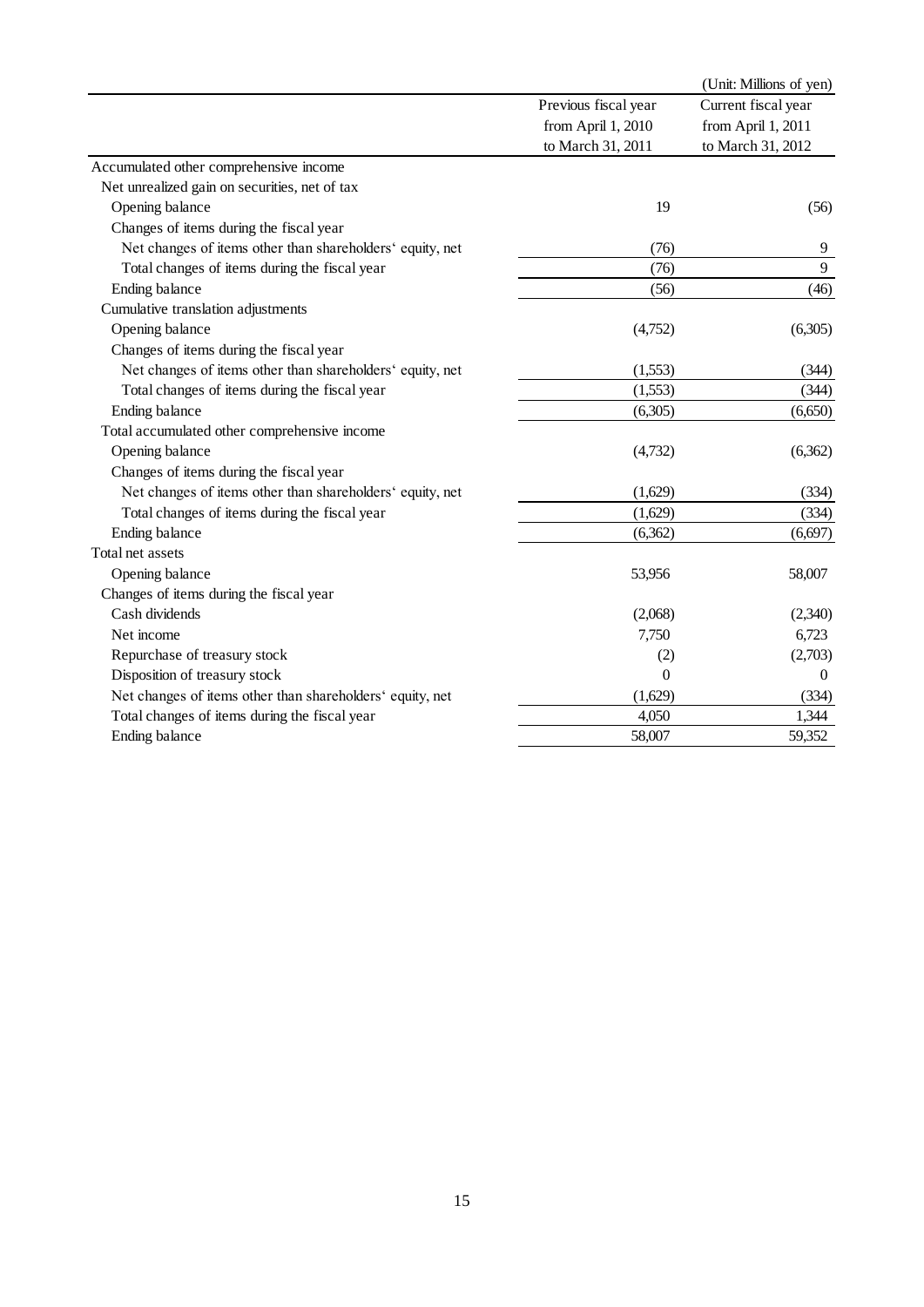|                                                                                                  |                      | (Unit: Millions of yen) |
|--------------------------------------------------------------------------------------------------|----------------------|-------------------------|
|                                                                                                  | Previous fiscal year | Current fiscal year     |
|                                                                                                  | from April 1, 2010   | from April 1, 2011      |
|                                                                                                  | to March 31, 2011    | to March 31, 2012       |
| Cash flows from operating activities                                                             |                      |                         |
| Net income before income taxes                                                                   | 10,807               | 11,425                  |
| Depreciation and amortization                                                                    | 3,315                | 3,123                   |
| Impairment loss                                                                                  | 149                  | 80                      |
| Amortization of goodwill                                                                         | 239                  | 112                     |
| Increase (decrease) in allowance for doubtful accounts                                           | (56)                 | 9                       |
| Decrease (increase) in accrued bonuses                                                           | 1,180                | (362)                   |
| Decrease (increase) in allowance for sales returns                                               | 40                   | (12)                    |
| Increase (decrease) in accrued retirement benefits for employees<br>Interest and dividend income | (4)<br>(142)         | 126<br>(95)             |
| Interest expense                                                                                 | 143                  | 115                     |
| Exchange loss, net                                                                               | 1,039                | 424                     |
| Loss on sales and/or disposal of fixed assets                                                    | 95                   | 321                     |
| Gain on sales of investment in securities                                                        | (45)                 | (8)                     |
| Loss on revaluation of investments in securities                                                 | 259                  |                         |
| Loss on adjustment for changes of accounting standard for asset                                  |                      |                         |
| retirement obligations                                                                           | 204                  |                         |
| Loss on restructuring                                                                            | 1,453                |                         |
| Loss on disaster                                                                                 | 105                  |                         |
| Increase in accounts receivable, trade                                                           | (5,531)              | (5,550)                 |
| Increase (decrease) in inventories                                                               | 409                  | (1,450)                 |
| Increase (decrease) in work-in-progress for game software                                        | 3,246                | (11,899)                |
| Increase in accounts payable, trade                                                              | 2,264                | 1,720                   |
| Increase (decrease) in other current assets                                                      | 57                   | (309)                   |
| Increase in other current liabilities                                                            | 3,186                | 202                     |
| Other                                                                                            | 913                  | (1,419)                 |
| Sub total                                                                                        | 23,331               | (3,447)                 |
| Interest and dividends received                                                                  | 141                  | 86                      |
| Interest paid                                                                                    | (144)                | (115)                   |
| Payment for settlement of litigation                                                             | (161)                |                         |
| Income taxes paid                                                                                | (774)                | (4,195)                 |
| Net cash used in (provided by) operating activities                                              | 22,392               | (7,672)                 |
| Cash flows from investing activities                                                             |                      |                         |
| Purchase of time deposits                                                                        |                      |                         |
| with original maturities of over 3 months                                                        |                      | (2,465)                 |
| Payment for acquisitions of tangible fixed assets                                                | (1,734)              | (2,153)                 |
| Proceeds from sales of tangible fixed assets                                                     | 1                    | 434                     |
| Payment for acquisitions of intangible fixed assets                                              | (429)                | (527)                   |
| Payment for purchase of investments in securities                                                | (12)                 | (12)                    |
| Proceeds from sales of investments in securities                                                 | 290                  | 47                      |
| Collection of loans receivable                                                                   | 1                    | $\theta$                |
| Purchase of investment in subsidiaries                                                           | (482)                |                         |
| Payment for other investing activities                                                           | (166)                | (379)                   |
| Proceeds from other investing activities                                                         | 485                  | 260                     |
| Net cash used in investing activities                                                            | (2,046)              | (4,794)                 |
| Cash flows from financing activities                                                             |                      |                         |
| Repayments of short-term borrowings                                                              | (12,500)             | 6,760                   |
| Proceeds from long-term borrowings                                                               | 3,000                | 3,000                   |
| Repayments of long-term borrowings                                                               | (711)                | (3,711)                 |
| Repayments of lease obligations                                                                  | (640)                | (418)                   |
| Payment for repurchase of treasury stock                                                         | (2)                  | (2,703)                 |
| Proceeds from sales of treasury stock                                                            | 0                    | $\theta$                |
| Dividends paid by parent company                                                                 | (2,064)              | (2,339)                 |
| Net cash used in financing activities                                                            | (12, 919)            | 587                     |
| Effect of exchange rate changes on cash and cash equivalents                                     | (2,230)              | (845)                   |
| Net decrease (increase) in cash and cash equivalents                                             | 5,196                | (12,724)                |
| Cash and cash equivalents at beginning of year                                                   | 29,815               | 35,011                  |
| Cash and cash equivalents at end of year                                                         | 35,011               | 22,287                  |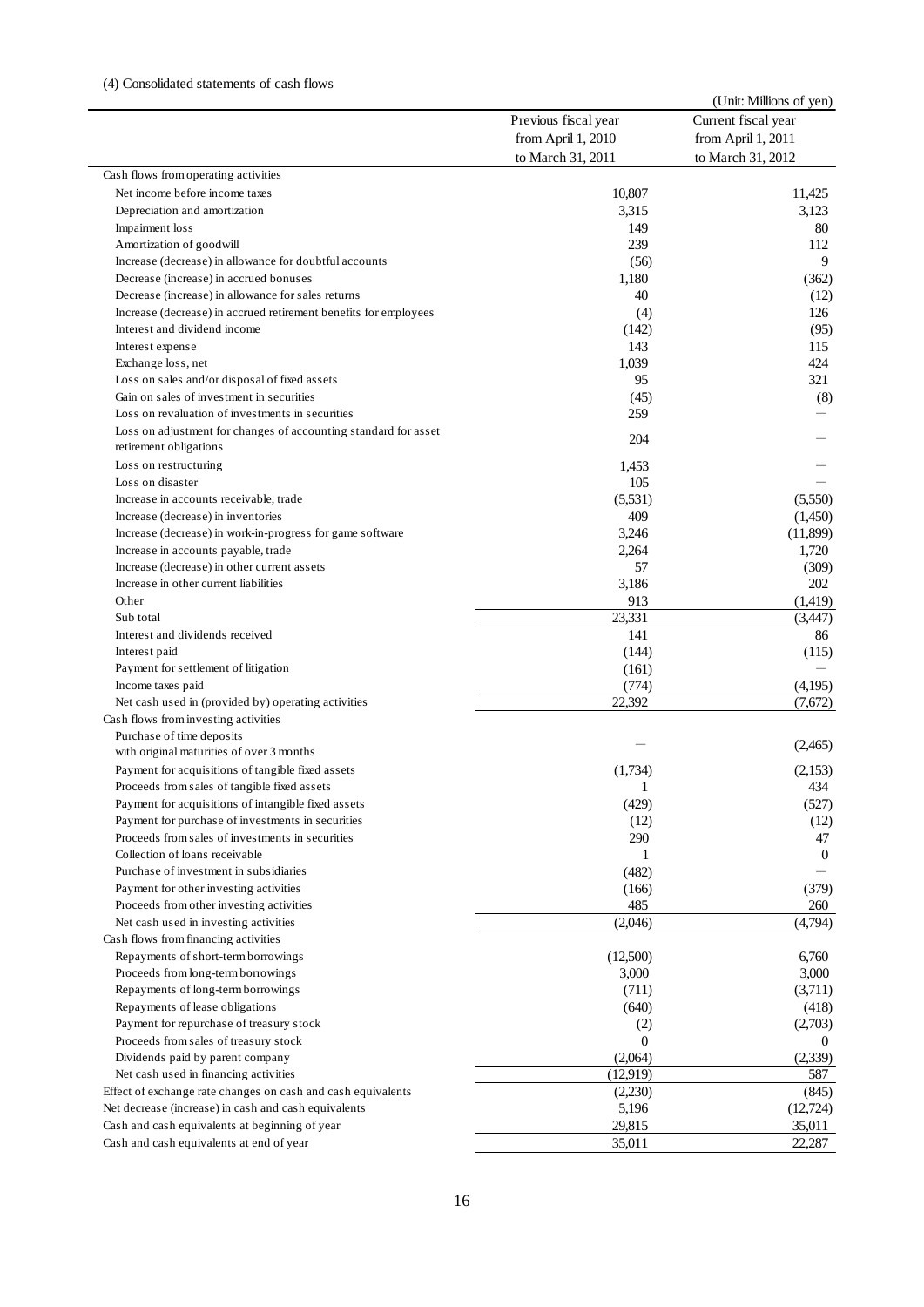#### (6) Segment Information

- 2. Method of calculating sales and income (loss), identifiable assets and liabilities, and other items by reportable segment The accounting procedure for the reportable segment is based on "Significant accounting policies"(disclosed in Japanese only). Income by reportable segment is calculated based on operating income on the consolidated statements of income.
- 3. Information on net sales and operating income (loss), identifiable assets and liabilities, and other items by reportable segment Previous fiscal year (from April 1, 2010 to March 31, 2011)

| (6) Segment Information<br>1. Outline of business reportable segment<br>The business segments Capcom reports are the business units for which Capcom is able to obtain individual<br>financial information separately in order for the board of directors to conduct periodic investigation to determine<br>distribution of operational resources and evaluate their business performance.<br>Capcom has several operational headquarters, which plan comprehensive business strategies in domestic and<br>overseas markets for their products and services, and develops its business activities.<br>Therefore Capcom's reportable segments are based on the products and services its operational headquarters<br>deal in and are composed of the following 4 units; "Consumer Online Games", "Mobile Contents", "Arcade Operations"<br>and "Amusement Equipments".<br>"Consumer Online Games" develops and distributes video games for consumers.<br>"Mobile Contents" develops mobile games to be distributed to mobile phone users.<br>"Arcade Operations" operates amusement facilities which install amusement equipments.<br>"Amusement Equipments" manufactures arcade game machines and gaming machines etc. to be distributed<br>to arcade operators and parlors.<br>2. Method of calculating sales and income (loss), identifiable assets and liabilities, and other items by reportable segment<br>The accounting procedure for the reportable segment is based on "Significant accounting policies"(disclosed in Japanese only).<br>Income by reportable segment is calculated based on operating income on the consolidated statements of income.<br>3. Information on net sales and operating income (loss), identifiable assets and liabilities, and other items by reportable segment<br>Previous fiscal year (from April 1, 2010 to March 31, 2011)<br>(Unit: Millions of yen)<br>Reportable segment<br>Other<br>Adjustment<br>Total<br>Mobile<br>Consumer<br>Arcade<br>Amusement<br>(Note 2)<br>(Note 1)<br>Total<br><b>Online Games</b><br>Contents<br>Operations<br>Equipments<br>Sales<br>(1)<br>Customers<br>3,893<br>70,269<br>4,028<br>11,621<br>7,903<br>93,823<br>97,716<br>(2)<br>Inter-segment<br>70,269<br>4,028<br>7,903<br>93,823<br>3,893<br>Total<br>11,621<br>97,716<br>12,499<br>1,098<br>18,734<br>(4,439)<br>1,366<br>1,131<br>2,638<br>17,636<br>Operating income (loss)<br>49,779<br>52,547<br>30,038<br>1,936<br>2,767<br>8,668<br>9,136<br>37,861<br>Identifiable assets<br>Other items<br>Depreciation and<br>591<br>52<br>1,708<br>127<br>571<br>2,480<br>263<br>2,743<br>amortization<br>Increase in tangible and<br>1,404<br>86<br>926<br>2,703<br>54<br>171<br>2,588<br>115<br>intangible fixed assets<br>(Note) 1. "Other" incorporates operations not included in reportable segments, including character contents business etc.<br>2. Adjustments are as follows.<br>(1)<br>Adjustments of operating income (loss) of -4,439 million yen include unallocated corporate operating expenses of -4,439 million yen.<br>The corporate operating expenses, which do not belong to any reportable segments mainly consist of administrative expenses.<br>(2)<br>Adjustments of identifiable assets of 37,861 million yen include unallocated corporate identifiable assets of 37,966 million yen.<br>(3)<br>Adjustments of increase in tangible and intangible fixed assets of 54 million yen are capital investment by headquarters.<br>3. Operating income (loss) for segment is adjusted on operating income on the consolidated statements of income. | (5) Going concern assumptions: |  | Not applicable |  |    |  |  |  |                                |
|---------------------------------------------------------------------------------------------------------------------------------------------------------------------------------------------------------------------------------------------------------------------------------------------------------------------------------------------------------------------------------------------------------------------------------------------------------------------------------------------------------------------------------------------------------------------------------------------------------------------------------------------------------------------------------------------------------------------------------------------------------------------------------------------------------------------------------------------------------------------------------------------------------------------------------------------------------------------------------------------------------------------------------------------------------------------------------------------------------------------------------------------------------------------------------------------------------------------------------------------------------------------------------------------------------------------------------------------------------------------------------------------------------------------------------------------------------------------------------------------------------------------------------------------------------------------------------------------------------------------------------------------------------------------------------------------------------------------------------------------------------------------------------------------------------------------------------------------------------------------------------------------------------------------------------------------------------------------------------------------------------------------------------------------------------------------------------------------------------------------------------------------------------------------------------------------------------------------------------------------------------------------------------------------------------------------------------------------------------------------------------------------------------------------------------------------------------------------------------------------------------------------------------------------------------------------------------------------------------------------------------------------------------------------------------------------------------------------------------------------------------------------------------------------------------------------------------------------------------------------------------------------------------------------------------------------------------------------------------------------------------------------------------------------------------------------------------------------------------------------------------------------------------------------------------------------------------------------------------------------------------------------------------------------------------------------------------------------------------------------------------------------------------------------------------------------------------------------------------------------------------------------------------------------------------------------------------------------------------|--------------------------------|--|----------------|--|----|--|--|--|--------------------------------|
|                                                                                                                                                                                                                                                                                                                                                                                                                                                                                                                                                                                                                                                                                                                                                                                                                                                                                                                                                                                                                                                                                                                                                                                                                                                                                                                                                                                                                                                                                                                                                                                                                                                                                                                                                                                                                                                                                                                                                                                                                                                                                                                                                                                                                                                                                                                                                                                                                                                                                                                                                                                                                                                                                                                                                                                                                                                                                                                                                                                                                                                                                                                                                                                                                                                                                                                                                                                                                                                                                                                                                                                                         |                                |  |                |  |    |  |  |  |                                |
|                                                                                                                                                                                                                                                                                                                                                                                                                                                                                                                                                                                                                                                                                                                                                                                                                                                                                                                                                                                                                                                                                                                                                                                                                                                                                                                                                                                                                                                                                                                                                                                                                                                                                                                                                                                                                                                                                                                                                                                                                                                                                                                                                                                                                                                                                                                                                                                                                                                                                                                                                                                                                                                                                                                                                                                                                                                                                                                                                                                                                                                                                                                                                                                                                                                                                                                                                                                                                                                                                                                                                                                                         |                                |  |                |  |    |  |  |  |                                |
|                                                                                                                                                                                                                                                                                                                                                                                                                                                                                                                                                                                                                                                                                                                                                                                                                                                                                                                                                                                                                                                                                                                                                                                                                                                                                                                                                                                                                                                                                                                                                                                                                                                                                                                                                                                                                                                                                                                                                                                                                                                                                                                                                                                                                                                                                                                                                                                                                                                                                                                                                                                                                                                                                                                                                                                                                                                                                                                                                                                                                                                                                                                                                                                                                                                                                                                                                                                                                                                                                                                                                                                                         |                                |  |                |  |    |  |  |  |                                |
|                                                                                                                                                                                                                                                                                                                                                                                                                                                                                                                                                                                                                                                                                                                                                                                                                                                                                                                                                                                                                                                                                                                                                                                                                                                                                                                                                                                                                                                                                                                                                                                                                                                                                                                                                                                                                                                                                                                                                                                                                                                                                                                                                                                                                                                                                                                                                                                                                                                                                                                                                                                                                                                                                                                                                                                                                                                                                                                                                                                                                                                                                                                                                                                                                                                                                                                                                                                                                                                                                                                                                                                                         |                                |  |                |  |    |  |  |  |                                |
|                                                                                                                                                                                                                                                                                                                                                                                                                                                                                                                                                                                                                                                                                                                                                                                                                                                                                                                                                                                                                                                                                                                                                                                                                                                                                                                                                                                                                                                                                                                                                                                                                                                                                                                                                                                                                                                                                                                                                                                                                                                                                                                                                                                                                                                                                                                                                                                                                                                                                                                                                                                                                                                                                                                                                                                                                                                                                                                                                                                                                                                                                                                                                                                                                                                                                                                                                                                                                                                                                                                                                                                                         |                                |  |                |  |    |  |  |  | Consolidated<br>total (Note 3) |
|                                                                                                                                                                                                                                                                                                                                                                                                                                                                                                                                                                                                                                                                                                                                                                                                                                                                                                                                                                                                                                                                                                                                                                                                                                                                                                                                                                                                                                                                                                                                                                                                                                                                                                                                                                                                                                                                                                                                                                                                                                                                                                                                                                                                                                                                                                                                                                                                                                                                                                                                                                                                                                                                                                                                                                                                                                                                                                                                                                                                                                                                                                                                                                                                                                                                                                                                                                                                                                                                                                                                                                                                         |                                |  |                |  |    |  |  |  |                                |
|                                                                                                                                                                                                                                                                                                                                                                                                                                                                                                                                                                                                                                                                                                                                                                                                                                                                                                                                                                                                                                                                                                                                                                                                                                                                                                                                                                                                                                                                                                                                                                                                                                                                                                                                                                                                                                                                                                                                                                                                                                                                                                                                                                                                                                                                                                                                                                                                                                                                                                                                                                                                                                                                                                                                                                                                                                                                                                                                                                                                                                                                                                                                                                                                                                                                                                                                                                                                                                                                                                                                                                                                         |                                |  |                |  |    |  |  |  | 97,716                         |
|                                                                                                                                                                                                                                                                                                                                                                                                                                                                                                                                                                                                                                                                                                                                                                                                                                                                                                                                                                                                                                                                                                                                                                                                                                                                                                                                                                                                                                                                                                                                                                                                                                                                                                                                                                                                                                                                                                                                                                                                                                                                                                                                                                                                                                                                                                                                                                                                                                                                                                                                                                                                                                                                                                                                                                                                                                                                                                                                                                                                                                                                                                                                                                                                                                                                                                                                                                                                                                                                                                                                                                                                         |                                |  |                |  |    |  |  |  | 97,716                         |
|                                                                                                                                                                                                                                                                                                                                                                                                                                                                                                                                                                                                                                                                                                                                                                                                                                                                                                                                                                                                                                                                                                                                                                                                                                                                                                                                                                                                                                                                                                                                                                                                                                                                                                                                                                                                                                                                                                                                                                                                                                                                                                                                                                                                                                                                                                                                                                                                                                                                                                                                                                                                                                                                                                                                                                                                                                                                                                                                                                                                                                                                                                                                                                                                                                                                                                                                                                                                                                                                                                                                                                                                         |                                |  |                |  |    |  |  |  | 14,295                         |
|                                                                                                                                                                                                                                                                                                                                                                                                                                                                                                                                                                                                                                                                                                                                                                                                                                                                                                                                                                                                                                                                                                                                                                                                                                                                                                                                                                                                                                                                                                                                                                                                                                                                                                                                                                                                                                                                                                                                                                                                                                                                                                                                                                                                                                                                                                                                                                                                                                                                                                                                                                                                                                                                                                                                                                                                                                                                                                                                                                                                                                                                                                                                                                                                                                                                                                                                                                                                                                                                                                                                                                                                         |                                |  |                |  |    |  |  |  | 90,408                         |
|                                                                                                                                                                                                                                                                                                                                                                                                                                                                                                                                                                                                                                                                                                                                                                                                                                                                                                                                                                                                                                                                                                                                                                                                                                                                                                                                                                                                                                                                                                                                                                                                                                                                                                                                                                                                                                                                                                                                                                                                                                                                                                                                                                                                                                                                                                                                                                                                                                                                                                                                                                                                                                                                                                                                                                                                                                                                                                                                                                                                                                                                                                                                                                                                                                                                                                                                                                                                                                                                                                                                                                                                         |                                |  |                |  |    |  |  |  | 3,315                          |
|                                                                                                                                                                                                                                                                                                                                                                                                                                                                                                                                                                                                                                                                                                                                                                                                                                                                                                                                                                                                                                                                                                                                                                                                                                                                                                                                                                                                                                                                                                                                                                                                                                                                                                                                                                                                                                                                                                                                                                                                                                                                                                                                                                                                                                                                                                                                                                                                                                                                                                                                                                                                                                                                                                                                                                                                                                                                                                                                                                                                                                                                                                                                                                                                                                                                                                                                                                                                                                                                                                                                                                                                         |                                |  |                |  |    |  |  |  | 2,758                          |
|                                                                                                                                                                                                                                                                                                                                                                                                                                                                                                                                                                                                                                                                                                                                                                                                                                                                                                                                                                                                                                                                                                                                                                                                                                                                                                                                                                                                                                                                                                                                                                                                                                                                                                                                                                                                                                                                                                                                                                                                                                                                                                                                                                                                                                                                                                                                                                                                                                                                                                                                                                                                                                                                                                                                                                                                                                                                                                                                                                                                                                                                                                                                                                                                                                                                                                                                                                                                                                                                                                                                                                                                         |                                |  |                |  | 17 |  |  |  |                                |

- (1) Adjustments of operating income (loss) of -4,439 million yen include unallocated corporate operating expenses of -4,439 million yen. The corporate operating expenses, which do not belong to any reportable segments mainly consist of administrative expenses.
- (2) Adjustments of identifiable assets of 37,861 million yen include unallocated corporate identifiable assets of 37,966 million yen.
- (3) Adjustments of increase in tangible and intangible fixed assets of 54 million yen are capital investment by headquarters.
- 3. Operating income (loss) for segment is adjusted on operating income on the consolidated statements of income.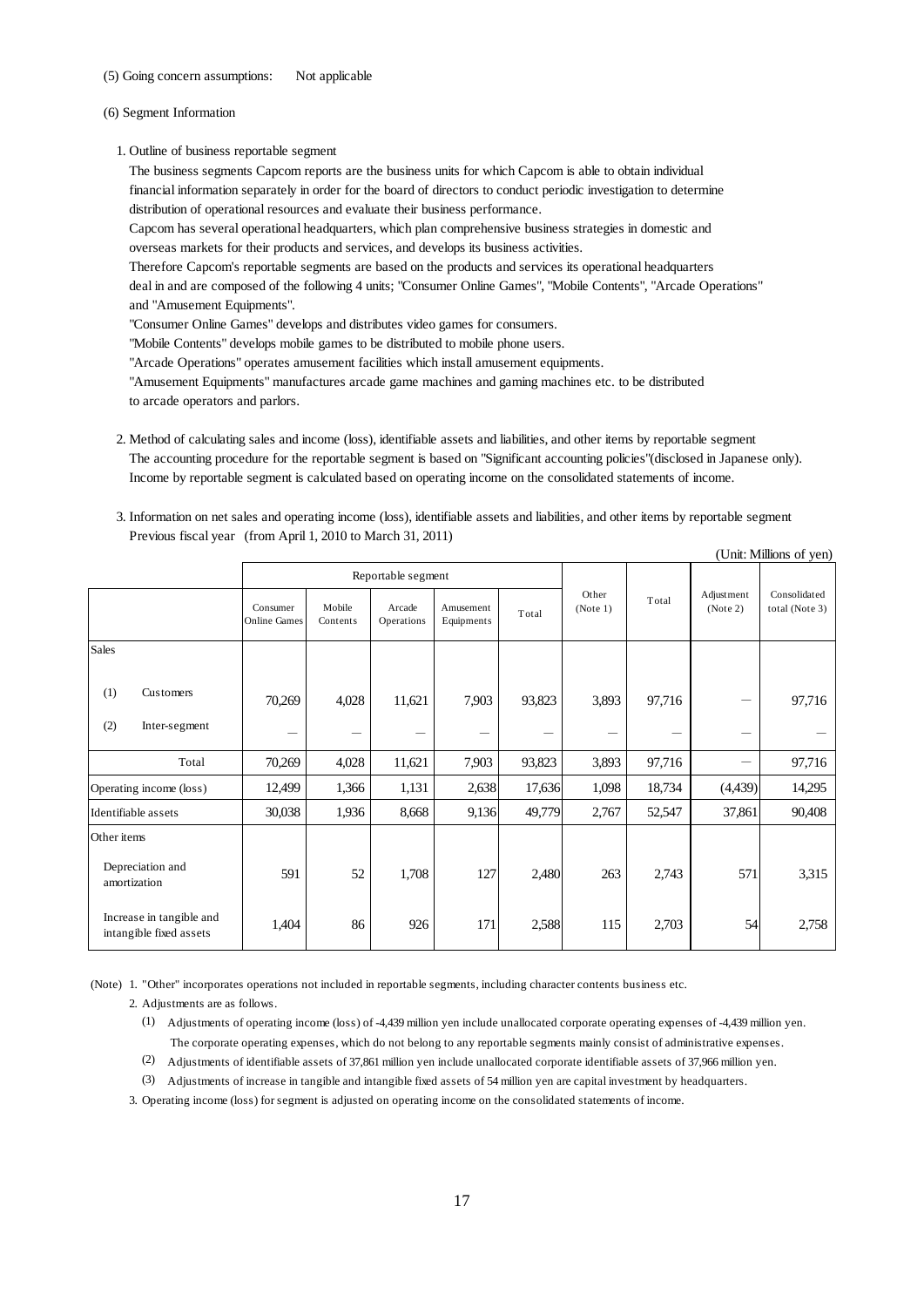| <b>Sales</b><br>$\sqrt{\text{Customers}}$<br>(1)<br>(2)<br>Inter-segment<br>Total<br>Operating income (loss)<br>Identifiable assets<br>Other items<br>Depreciation and<br>amortization | Consumer<br><b>Online Games</b><br>53,501<br>$\qquad \qquad -$<br>53,501<br>10,502<br>48,559 | Mobile<br>Contents<br>6,308<br>6,308<br>2,385<br>2,983 | Reportable segment<br>Arcade<br>Operations<br>11,729<br>$\qquad \qquad -$<br>11,729 | Amusement<br>Equipments<br>7,663<br>$\overline{\phantom{0}}$ | Total<br>79,202 | Other<br>(Note 1)<br>2,862 | Total<br>82,065 | Adjustment<br>(Note 2) | (Unit: Millions of yen)<br>Consolidated<br>total (Note 3) |
|----------------------------------------------------------------------------------------------------------------------------------------------------------------------------------------|----------------------------------------------------------------------------------------------|--------------------------------------------------------|-------------------------------------------------------------------------------------|--------------------------------------------------------------|-----------------|----------------------------|-----------------|------------------------|-----------------------------------------------------------|
|                                                                                                                                                                                        |                                                                                              |                                                        |                                                                                     |                                                              |                 |                            |                 |                        |                                                           |
|                                                                                                                                                                                        |                                                                                              |                                                        |                                                                                     |                                                              |                 |                            |                 |                        |                                                           |
|                                                                                                                                                                                        |                                                                                              |                                                        |                                                                                     |                                                              |                 |                            |                 |                        |                                                           |
|                                                                                                                                                                                        |                                                                                              |                                                        |                                                                                     |                                                              |                 |                            |                 |                        | 82,065                                                    |
|                                                                                                                                                                                        |                                                                                              |                                                        |                                                                                     |                                                              | —               |                            |                 |                        |                                                           |
|                                                                                                                                                                                        |                                                                                              |                                                        |                                                                                     | 7,663                                                        | 79,202          | 2,862                      | 82,065          | —                      | 82,065                                                    |
|                                                                                                                                                                                        |                                                                                              |                                                        | 1,787                                                                               | 890                                                          | 15,566          | 877                        | 16,444          | (4,125)                | 12,318                                                    |
|                                                                                                                                                                                        |                                                                                              |                                                        | 8,006                                                                               | 8,294                                                        | 67,844          | 2,931                      | 70,776          | 27,471                 | 98,247                                                    |
|                                                                                                                                                                                        |                                                                                              |                                                        |                                                                                     |                                                              |                 |                            |                 |                        |                                                           |
|                                                                                                                                                                                        | 696                                                                                          | 50                                                     | 1,380                                                                               | 114                                                          | 2,242           | 276                        | 2,518           | 605                    | 3,123                                                     |
| Increase in tangible and<br>intangible fixed assets                                                                                                                                    | 1,830                                                                                        | 501                                                    | 936                                                                                 | 232                                                          | 3,500           | 509                        | 4,009           | 143                    | 4,153                                                     |
|                                                                                                                                                                                        |                                                                                              |                                                        |                                                                                     |                                                              |                 |                            |                 |                        |                                                           |
|                                                                                                                                                                                        |                                                                                              |                                                        |                                                                                     | 18                                                           |                 |                            |                 |                        |                                                           |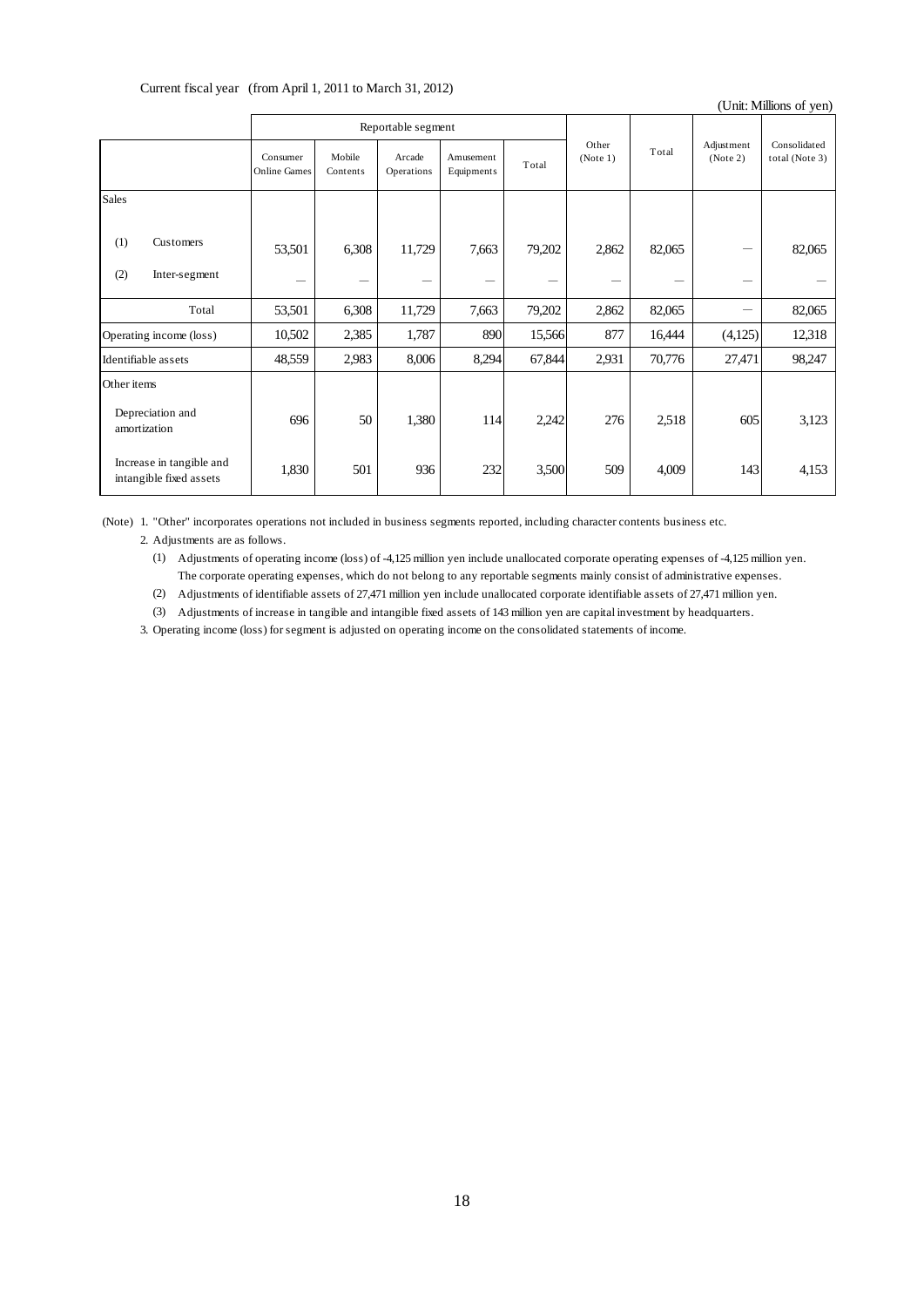Capcom's reportable segments are based on the products and services its operational headquarters deal in, and the details are as shown on "Sales (1) Customers" of "3. Information on net sales and operating income (loss), identifiable assets, and other items by reportable segment".

#### 2. Information by country or region

| (Related information)     |                                            |                                                                            |               |                                                                                           |
|---------------------------|--------------------------------------------|----------------------------------------------------------------------------|---------------|-------------------------------------------------------------------------------------------|
|                           |                                            | Previous fiscal year (from April 1, 2010 to March 31, 2011)                |               |                                                                                           |
|                           | 1. Information by product and service line |                                                                            |               |                                                                                           |
|                           |                                            |                                                                            |               | Capcom's reportable segments are based on the products and services its operational head  |
|                           |                                            |                                                                            |               | and the details are as shown on "Sales (1) Customers" of "3. Information on net sales and |
|                           |                                            | identifiable assets, and other items by reportable segment".               |               |                                                                                           |
|                           |                                            |                                                                            |               |                                                                                           |
| $(1)$ Sales               | 2. Information by country or region        |                                                                            |               |                                                                                           |
|                           |                                            |                                                                            |               | (Unit: Millions of yen)                                                                   |
| Japan                     | North America                              | Europe                                                                     | Other regions | Total                                                                                     |
| 65,017                    | 20,986                                     | 9,106                                                                      | 2,606         | 97,716                                                                                    |
| (Note)<br>1.              |                                            |                                                                            |               | The sales amounts are classified by country or region where customers are located.        |
| 2.                        |                                            | Countries or regions that are not in Japan                                 |               |                                                                                           |
|                           | (1)                                        | North America United States of America                                     |               |                                                                                           |
|                           | (2)                                        | Europe European countries                                                  |               |                                                                                           |
|                           | (3)                                        | Other regions  Asia and others                                             |               |                                                                                           |
|                           |                                            |                                                                            |               |                                                                                           |
| (2) Tangible fixed assets |                                            |                                                                            |               |                                                                                           |
|                           |                                            |                                                                            |               | The information is omitted as the balance of tangible fixed assets for Japan has exceed   |
|                           |                                            | total balance of tangible fixed assets for the consolidated balance sheet. |               |                                                                                           |
|                           |                                            |                                                                            |               |                                                                                           |
|                           | 3. Information by major customer           |                                                                            |               |                                                                                           |
|                           |                                            |                                                                            |               | The information is omitted as Capcom does not have any major customers the sales amou     |
|                           |                                            |                                                                            |               | for 10% or more of the total sales amount of the consolidated statement of income.        |
|                           |                                            |                                                                            |               |                                                                                           |
|                           |                                            | Current fiscal year (from April 1, 2011 to March 31, 2012)                 |               |                                                                                           |
|                           | 1. Information by product and service line |                                                                            |               |                                                                                           |
|                           |                                            |                                                                            |               | Capcom's reportable segments are based on the products and services its operational head  |
|                           |                                            |                                                                            |               | and the details are as shown on "Sales (1) Customers" of "3. Information on net sales and |
|                           |                                            | identifiable assets, and other items by reportable segment".               |               |                                                                                           |
|                           |                                            |                                                                            |               |                                                                                           |
|                           | 2. Information by country or region        |                                                                            |               |                                                                                           |
| $(1)$ Sales               |                                            |                                                                            |               |                                                                                           |
|                           |                                            |                                                                            |               | (Unit: Millions of yen)                                                                   |
| Japan                     | North America                              | Europe                                                                     | Other regions | Total                                                                                     |
| 56,311                    | 17,334                                     | 5,623                                                                      | 2,796         | 82,065                                                                                    |
| (Note)<br>1.              |                                            |                                                                            |               | The sales amounts are classified by country or region where customers are located.        |
| 2.                        |                                            | Countries or regions that are not in Japan                                 |               |                                                                                           |
|                           | (1)                                        | North America United States of America                                     |               |                                                                                           |
|                           | (2)                                        |                                                                            |               |                                                                                           |
|                           | (3)<br>Other regions                       | Asia and others                                                            |               |                                                                                           |
|                           |                                            |                                                                            |               |                                                                                           |
| (2)                       | Tangible fixed assets                      |                                                                            |               |                                                                                           |
|                           |                                            |                                                                            |               | The information is omitted as the balance of tangible fixed assets for Japan has exceed   |
|                           |                                            | total balance of tangible fixed assets for the consolidated balance sheet. |               |                                                                                           |
|                           |                                            |                                                                            |               |                                                                                           |
|                           | 3. Information by major customer           |                                                                            |               |                                                                                           |
|                           |                                            |                                                                            |               | The information is omitted as Capcom does not have any major customers the sales amound   |
|                           |                                            |                                                                            |               | for 10% or more of the total sales amount of the consolidated statement of income.        |
|                           |                                            |                                                                            |               |                                                                                           |
|                           |                                            |                                                                            |               |                                                                                           |
|                           |                                            |                                                                            | 19            |                                                                                           |

- 2. Countries or regions that are not in Japan
	- (1) North America……… United States of America
	- (2) Europe……………… European countries
	- (3) Other regions…… Asia and others
- (2) Tangible fixed assets

The information is omitted as the balance of tangible fixed assets for Japan has exceeded 90% or more of the total balance of tangible fixed assets for the consolidated balance sheet.

#### 3. Information by major customer

The information is omitted as Capcom does not have any major customers the sales amount of which has accounted for 10% or more of the total sales amount of the consolidated statement of income.

Capcom's reportable segments are based on the products and services its operational headquarters deal in, and the details are as shown on "Sales (1) Customers" of "3. Information on net sales and operating income (loss), identifiable assets, and other items by reportable segment".

#### 2. Information by country or region

|        |               |        |               | (Unit: Millions of yen) |
|--------|---------------|--------|---------------|-------------------------|
| Japan  | North America | Europe | Other regions | Total                   |
| 56,311 | 7,334         | 5.623  | 2,796         | 82,065                  |

- (1) North America……… United States of America
- (2) Europe……………… European countries
- (3) Other regions…… Asia and others

#### (2) Tangible fixed assets

The information is omitted as the balance of tangible fixed assets for Japan has exceeded 90% or more of the total balance of tangible fixed assets for the consolidated balance sheet.

#### 3. Information by major customer

The information is omitted as Capcom does not have any major customers the sales amount of which has accounted for 10% or more of the total sales amount of the consolidated statement of income.